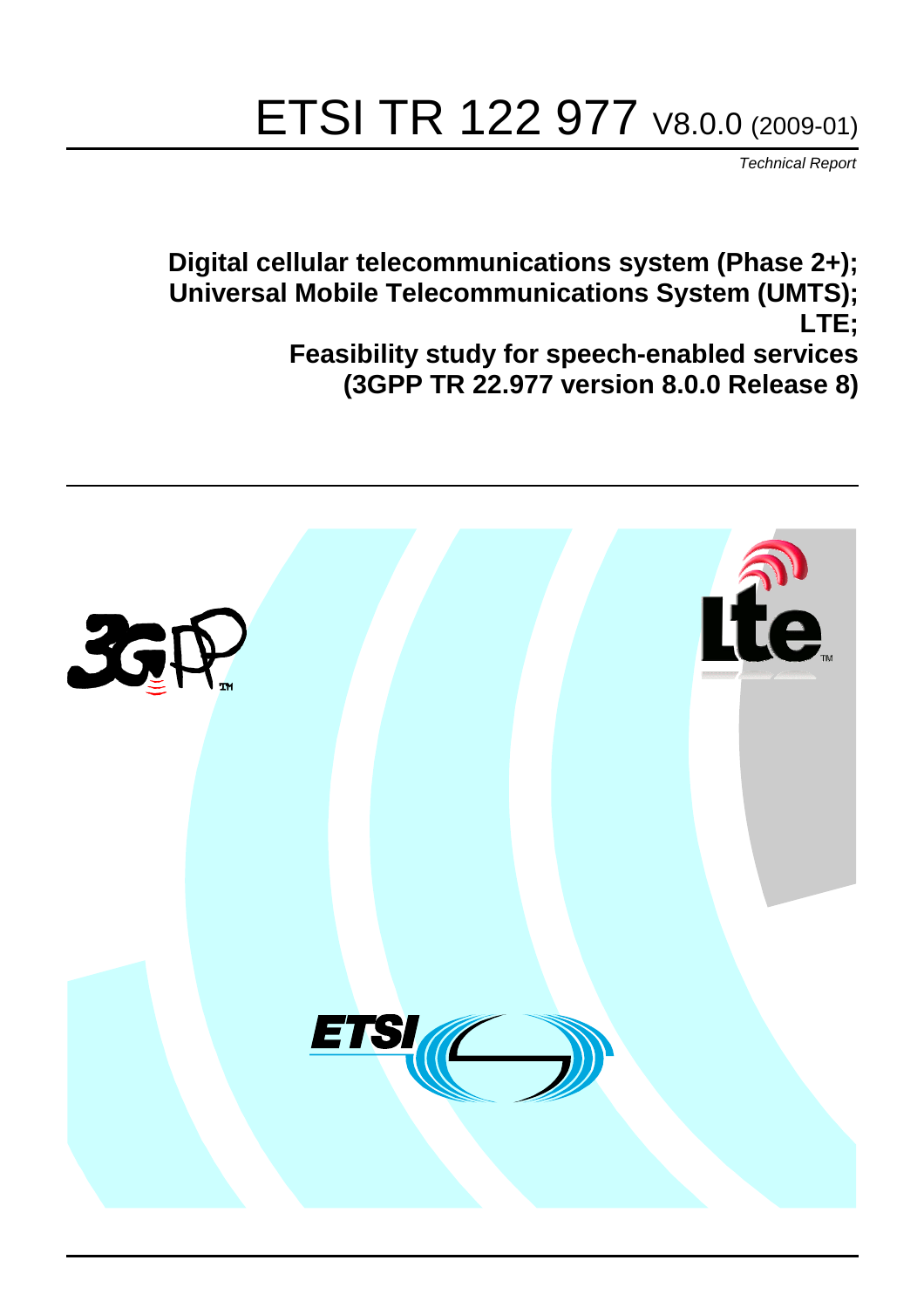Reference RTR/TSGS-0122977v800

Keywords

GSM, LTE, UMTS

#### *ETSI*

#### 650 Route des Lucioles F-06921 Sophia Antipolis Cedex - FRANCE

Tel.: +33 4 92 94 42 00 Fax: +33 4 93 65 47 16

Siret N° 348 623 562 00017 - NAF 742 C Association à but non lucratif enregistrée à la Sous-Préfecture de Grasse (06) N° 7803/88

#### *Important notice*

Individual copies of the present document can be downloaded from: [http://www.etsi.org](http://www.etsi.org/)

The present document may be made available in more than one electronic version or in print. In any case of existing or perceived difference in contents between such versions, the reference version is the Portable Document Format (PDF). In case of dispute, the reference shall be the printing on ETSI printers of the PDF version kept on a specific network drive within ETSI Secretariat.

Users of the present document should be aware that the document may be subject to revision or change of status. Information on the current status of this and other ETSI documents is available at <http://portal.etsi.org/tb/status/status.asp>

If you find errors in the present document, please send your comment to one of the following services: [http://portal.etsi.org/chaircor/ETSI\\_support.asp](http://portal.etsi.org/chaircor/ETSI_support.asp)

#### *Copyright Notification*

No part may be reproduced except as authorized by written permission. The copyright and the foregoing restriction extend to reproduction in all media.

> © European Telecommunications Standards Institute 2009. All rights reserved.

**DECT**TM, **PLUGTESTS**TM, **UMTS**TM, **TIPHON**TM, the TIPHON logo and the ETSI logo are Trade Marks of ETSI registered for the benefit of its Members.

**3GPP**TM is a Trade Mark of ETSI registered for the benefit of its Members and of the 3GPP Organizational Partners. **LTE**™ is a Trade Mark of ETSI currently being registered

for the benefit of its Members and of the 3GPP Organizational Partners.

**GSM**® and the GSM logo are Trade Marks registered and owned by the GSM Association.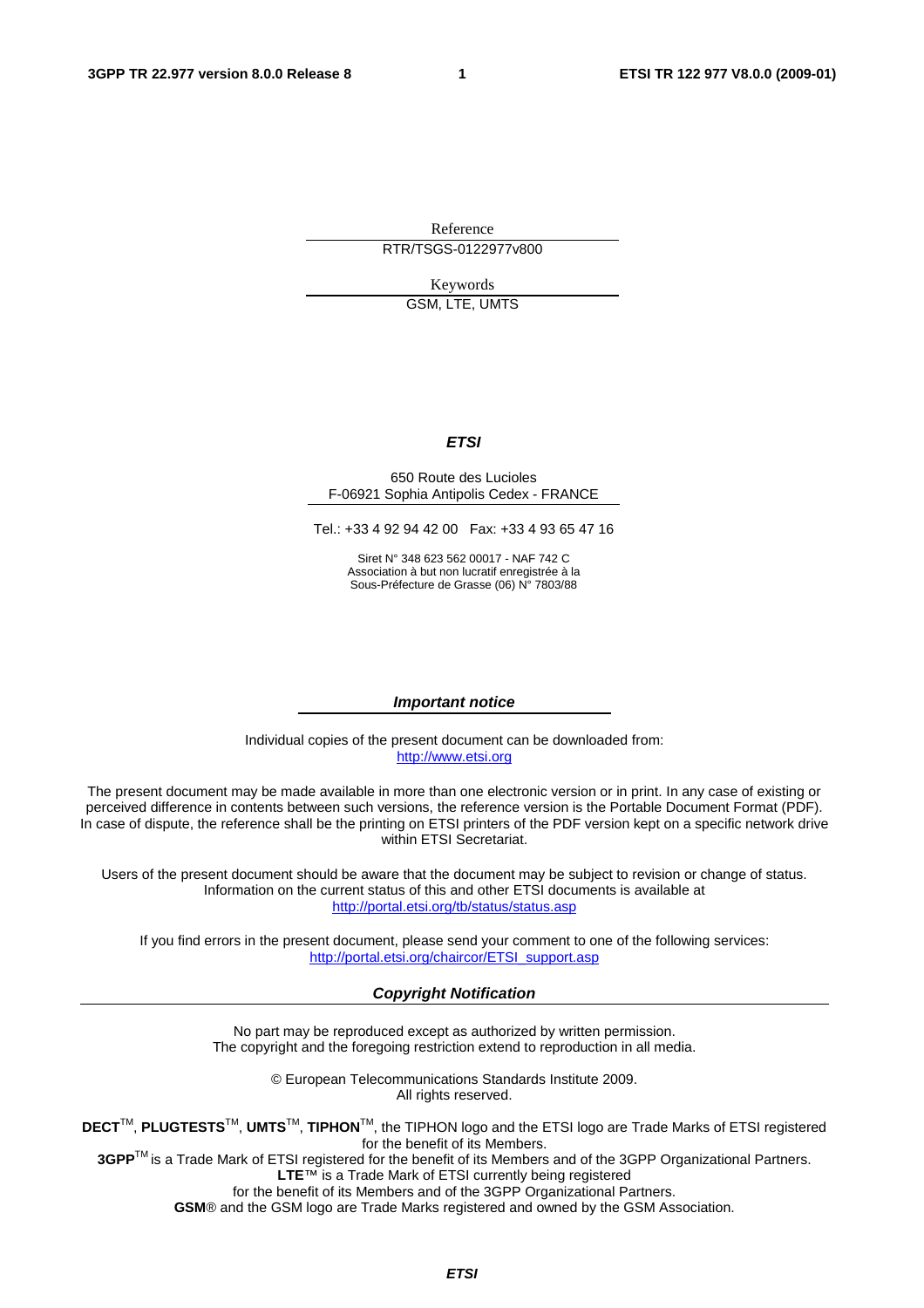# Intellectual Property Rights

IPRs essential or potentially essential to the present document may have been declared to ETSI. The information pertaining to these essential IPRs, if any, is publicly available for **ETSI members and non-members**, and can be found in ETSI SR 000 314: *"Intellectual Property Rights (IPRs); Essential, or potentially Essential, IPRs notified to ETSI in respect of ETSI standards"*, which is available from the ETSI Secretariat. Latest updates are available on the ETSI Web server [\(http://webapp.etsi.org/IPR/home.asp\)](http://webapp.etsi.org/IPR/home.asp).

Pursuant to the ETSI IPR Policy, no investigation, including IPR searches, has been carried out by ETSI. No guarantee can be given as to the existence of other IPRs not referenced in ETSI SR 000 314 (or the updates on the ETSI Web server) which are, or may be, or may become, essential to the present document.

# Foreword

This Technical Report (TR) has been produced by ETSI 3rd Generation Partnership Project (3GPP).

The present document may refer to technical specifications or reports using their 3GPP identities, UMTS identities or GSM identities. These should be interpreted as being references to the corresponding ETSI deliverables.

The cross reference between GSM, UMTS, 3GPP and ETSI identities can be found under [http://webapp.etsi.org/key/queryform.asp.](http://webapp.etsi.org/key/queryform.asp)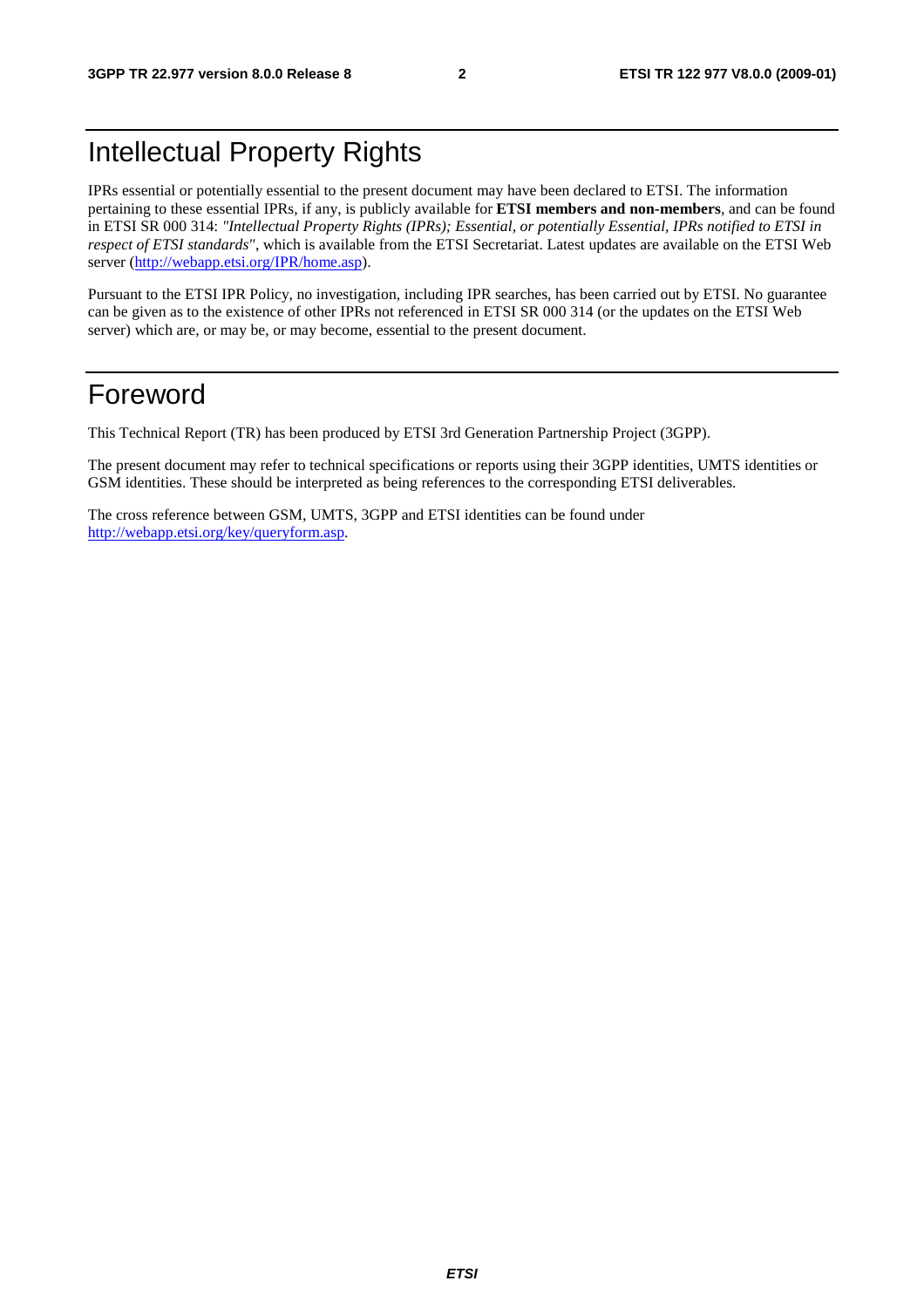$\mathbf{3}$ 

# Contents

| 1                                                |  |  |  |  |  |  |
|--------------------------------------------------|--|--|--|--|--|--|
| 2<br>2.1<br>2.1                                  |  |  |  |  |  |  |
| 3<br>3.1<br>3.1                                  |  |  |  |  |  |  |
| 4<br>4.1                                         |  |  |  |  |  |  |
| 5<br>5.1                                         |  |  |  |  |  |  |
| 6<br>6.1                                         |  |  |  |  |  |  |
| 7<br>7.1<br>7.2<br>7.3                           |  |  |  |  |  |  |
| 8.<br>8.1<br>8.1.1<br>8.1.2<br>8.2<br>8.3<br>8.4 |  |  |  |  |  |  |
| 8.5<br>8.6<br>8.7<br>8.8                         |  |  |  |  |  |  |
| 9<br>9.1<br>9.2                                  |  |  |  |  |  |  |
|                                                  |  |  |  |  |  |  |
|                                                  |  |  |  |  |  |  |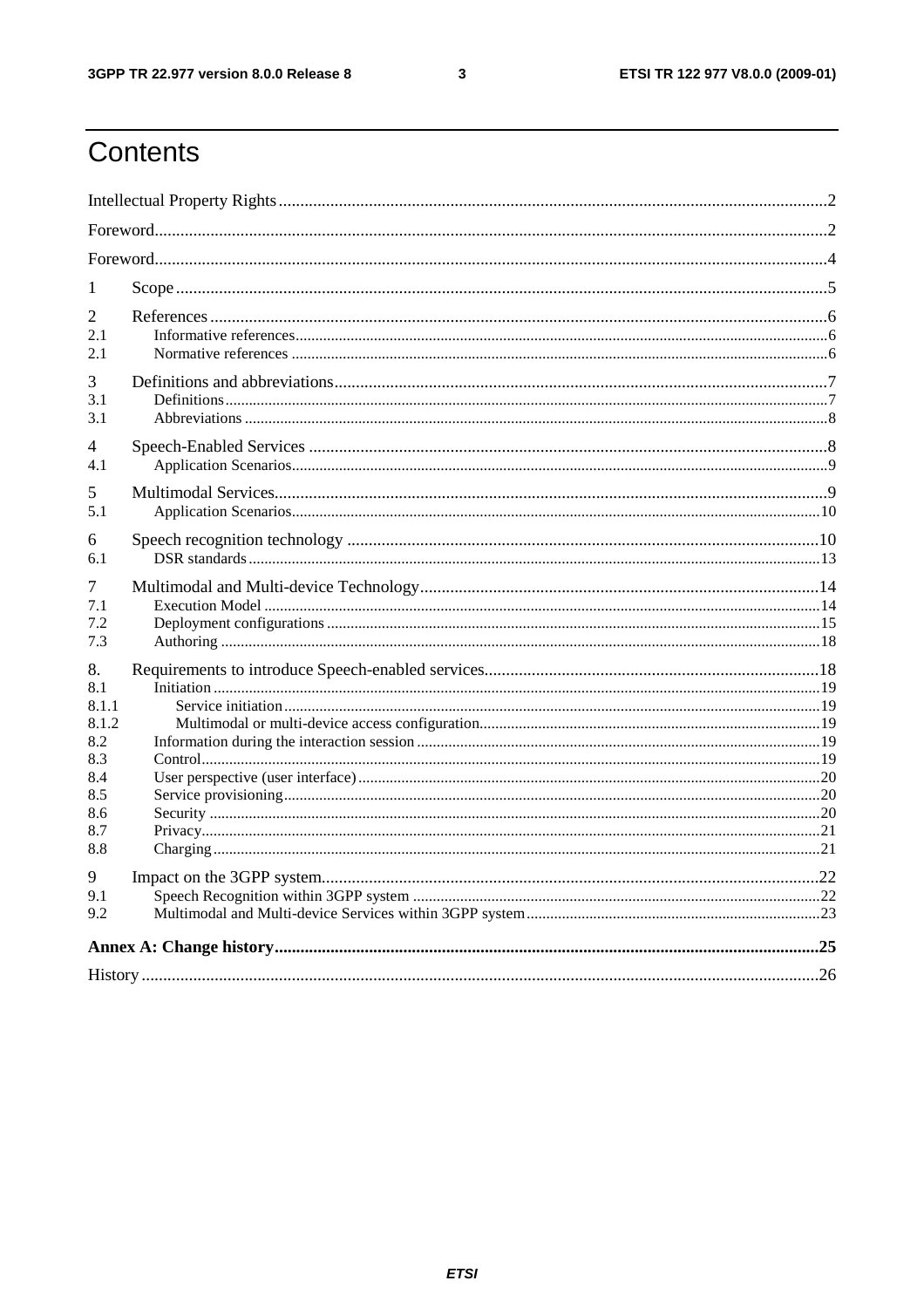# Foreword

This Technical Report has been produced by the  $3<sup>rd</sup>$  Generation Partnership Project (3GPP).

The contents of the present document are subject to continuing work within the TSG and may change following formal TSG approval. Should the TSG modify the contents of the present document, it will be re-released by the TSG with an identifying change of release date and an increase in version number as follows:

Version x.y.z

where:

- x the first digit:
	- 1 presented to TSG for information;
	- 2 presented to TSG for approval;
	- 3 or greater indicates TSG approved document under change control.
- y the second digit is incremented for all changes of substance, i.e. technical enhancements, corrections, updates, etc.
- z the third digit is incremented when editorial only changes have been incorporated in the document.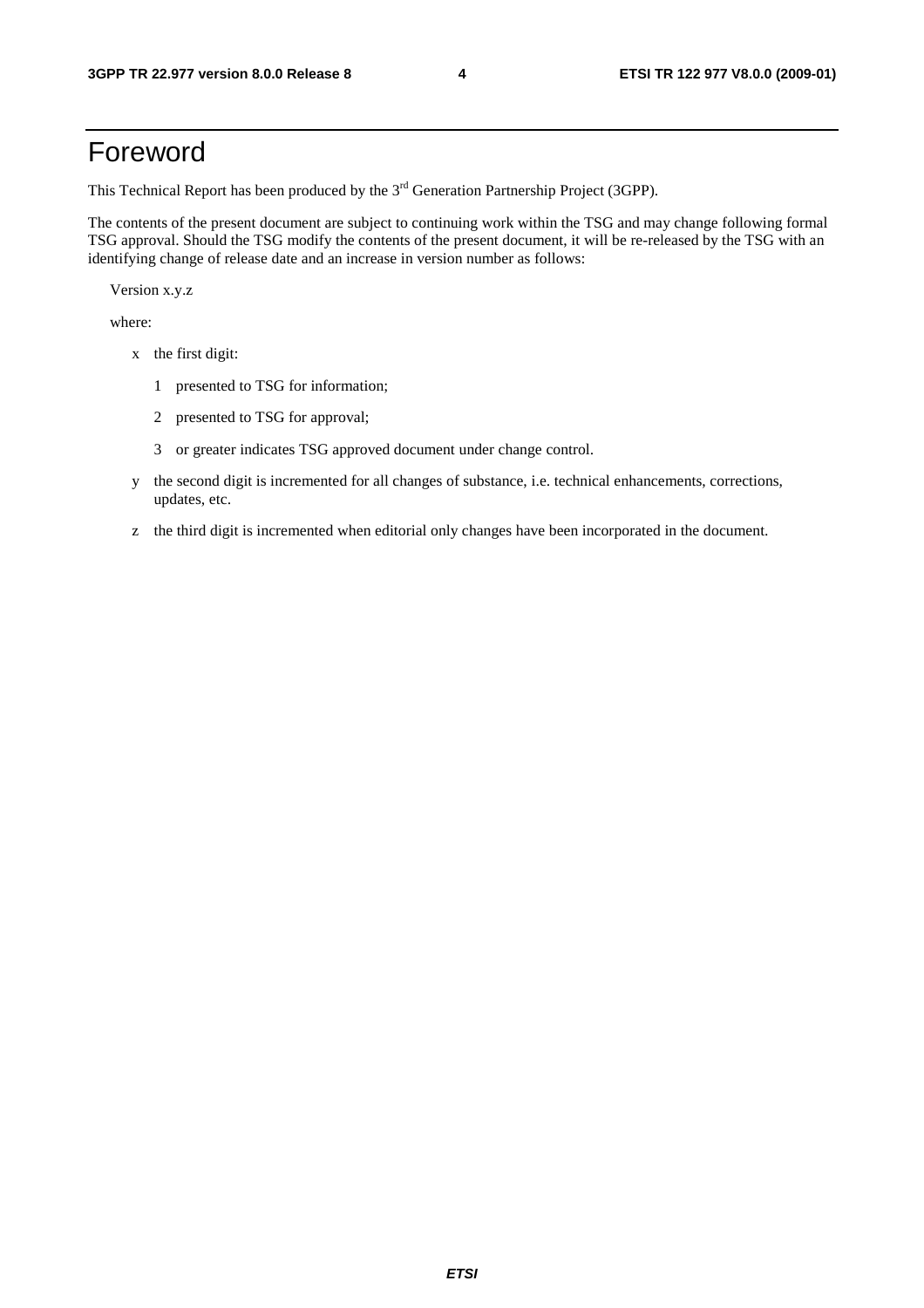# 1 Scope

#### **Speech Enabled Services**

The advancement in the Automatic Speech Recognition (ASR) technology, coupled with the rapid growth in the wireless telephony market has created a compelling need for speech-enabled services. Voice-activated dialling has become a de facto standard in many of the mobile phones in the market today. The speech recognition technology has also been applied more recently to voice messaging and personal access services. A Voice Extensible Markup Language (Voice XML) has been designed to bring the full power of web development and content delivery to voice response applications [11]. Voice portals that provide voice access to conventional graphically oriented services over the Internet are now becoming popular. Forecasts show that speech-driven services will play an important role on the 3G market. Users of mobile terminals want the ability to access information while on the move and the small portable mobile devices that will be used to access this information need improved user interfaces using speech input.

#### **Multimodal and Multi-device Services**

Speech-enabled services may utilize speech alone for input and output interaction, or may also utilise multiple input and output modalities leading to the multimodal services.

Online access to information is fast becoming a must-have. Along with this trend, come new usage models for information access, particularly in mobile environments. Information appliances in cars such as navigation systems are standard in high-end cars already and this will penetrate lower-end vehicles soon. Data access using mobile phones, though limited and currently estimated to take three years to be widespread, has significant momentum that makes it certain to become widespread. In this new computing paradigm a person will expect to have access to information and interactions in a seamless manner in many environments, be it in the office, at home, in the car, often on several different devices. These new access methods have compelling advantages, such as mobile accessibility, low cost, ease of use, and mass market penetration. They also have their limitations - in particular, it is hard to enter and access data using small devices, speech recognition can introduce mistakes that can sometimes be repeating and therefore blocking the transaction; one interaction mode does not suit all circumstances, and so on.

For example, a recent study of task-performance using wireless phones, such as reading world headlines and checking local weather concluded that currently, these services are often poorly designed, have insufficient task analysis, and abuse existing non-mobile design guidelines. The full report from the field study can be downloaded at [6]. The basic conclusion of this study is that wireless access usability fails miserably; accomplishing even the simplest of tasks takes much too long to provide any user satisfaction. It is thus essential for the widespread acceptance of this computing paradigm to provide an efficient and usable interface on the different device platforms that people are expected to use to access and interact with information.

We can expect and already observe a trend towards a new frontier of interactive services: multimodal and multi-device services.

These services exploit the fact that different interaction modes are good at different things - for example, talking is easier than typing, but reading is faster than listening. Multi-modal interfaces combine the use of multiple interaction modes, such as voice, keypad and display to improve the user interface to services.

Different standard bodies are addressing aspects of this space, driven by several industry proposals: W3C (e.g. MMI activity)[11], OMA/WAP Forum, ETSI [1], IETF[14],…). In particular, the W3C MMI [13] aims at defining a programming model for multimodal and multi-device applications.

Additional details and motivations are discussed in [2, 7, 8].

#### **Overview**

A brief overview of the speech-enabled services is presented in Chapter 4. The different ways of enabling speech recognition for the speech enabled services are described in chapter 5. Section 6 discusses multimodal services and options to enable multimodal and multi-device services. The scope of the report, references, definitions and abbreviations are detailed in the first few chapters.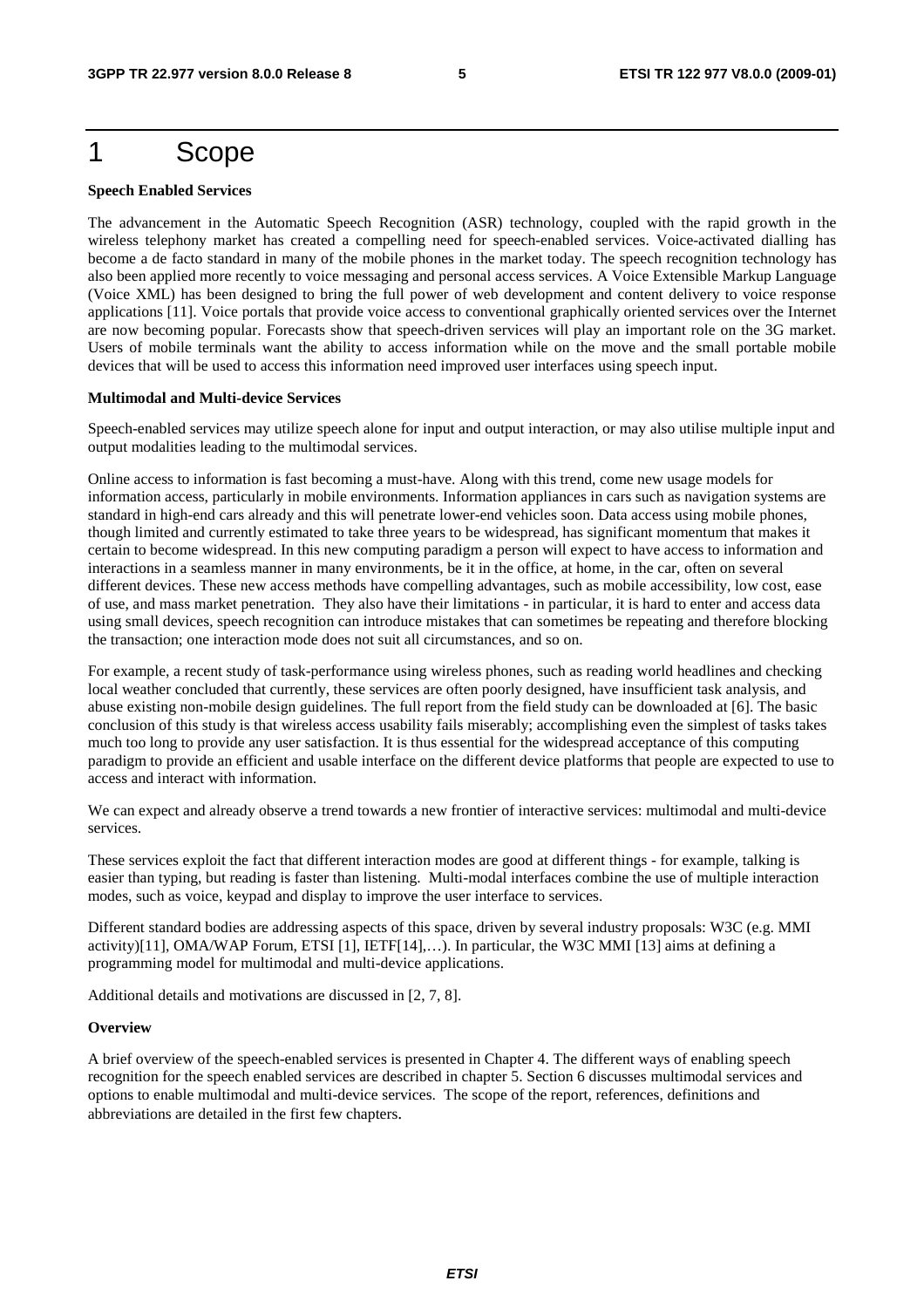# 2 References

The following documents contain provisions which, through reference in this text, constitute provisions of the present document.

- References are either specific (identified by date of publication, edition number, version number, etc.) or non-specific.
- For a specific reference, subsequent revisions do not apply.
- For a non-specific reference, the latest version applies. In the case of a reference to a 3GPP document (including a GSM document), a non-specific reference implicitly refers to the latest version of that document *in the same Release as the present document*.

### 2.1 Informative references

- [1] D. Pearce, "Enabling new speech driven services for mobile devices: An overview of the ETSI standards activities for distributed speech recognition", *Proc. of AVIOS'00*, 2000.
- [2] ETSI ES 201 108: "Speech Processing, Transmission and Quality aspects (STQ); Distributed speech recognition; Front-end feature extraction algorithm; Compression algorithms; DRS front end".
- [3] ETSI ES 202 050: " Speech Processing, Transmission and Quality aspects (STQ); Distributed speech recognition; Advanced front-end feature extraction algorithm; Compression algorithms".
- [4] Y. Muthuswamy, P. Walther, "Applications and Requirements", ETSI Aurora DSR Applications & Protocols sub-group, Nov. 10, 2000.
- [5] TSG T2010652: "Support of Multi-modal and Multi-device browsers applications by 3GPP".
- [6] Nielsen Norman Group: http://www.nngroup.com/reports/wap.
- [7] TSG S1-020769-Presentation: Companion presentation to TSG S1-020769.
- [8] TSG S1-021274 "Service Aspects: Multimodal and Multi-device Services".
- [9] W3C: http://www.w3.org/TR/nl-spec/.
- [10] http://www.w3c.org/2002/ws/.
- [11] http://www.w3c.org/Voice/.
- [12] Speech Engine Remote Control Protocols by treating Speech Engines and Audio Sub-systems as Web Services - draft-maes-sercp-web-services-00.txt: http://flyingfox.snowshore.com/mrcp\_archive/msg00105.html
- [13] W3C Multimodal Interaction Working Group: http://www.w3c.org/2002/mmi/.
- [14] IETF SPEECHSC Speech Service Control working group.
- [15] D Macho et al. "Evaluation of a Noise-Robust DSR Front-End on Aurora Databases", International Conference on Spoken Language Processing; ICSLP 2002, Denver, CO, Sept 2002
- [16] D Pearce, "Developing the ETSI Aurora Advanced Distributed Speech Recognition Front-end & What Next?", IEEE Automatic Speech Recognition and Understanding Workshop; ASRU 2001, Madonna di Campiglio, Dec 2001

### 2.1 Normative references

- [17] 3GPP TS 21.905: "Vocabulary for 3GPP Specifications"
- [18] 3GPP TS 22.243: "Speech recognition framework for automated voice services; Stage 1".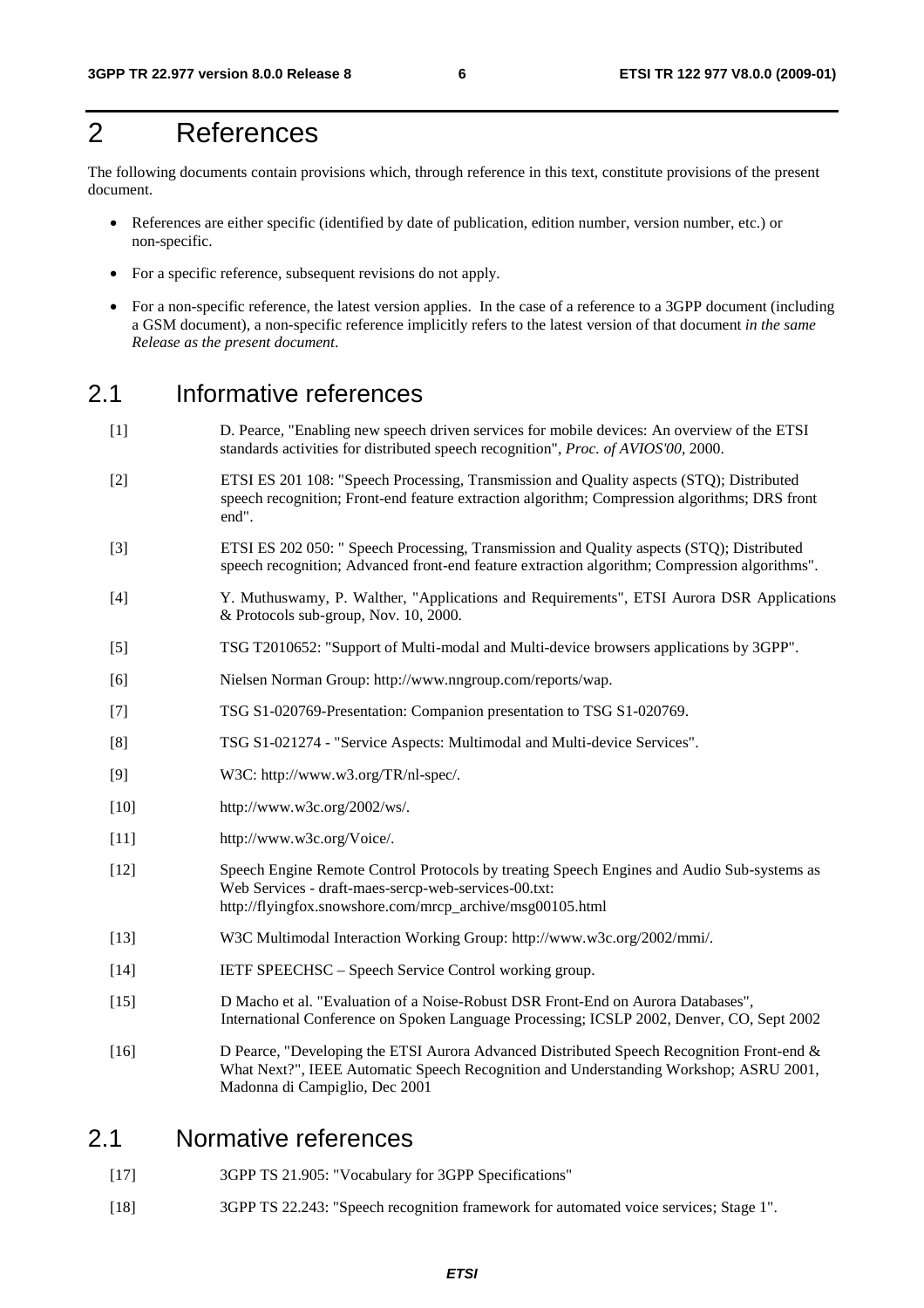- [19] 3GPP TS 21.133: "3G security; Security threats and requirements".
- [20] 3GPP TS 22.228: "Service requirements for the Internet Protocol (IP) multimedia core network subsystem; Stage 1".

# 3 Definitions and abbreviations

### 3.1 Definitions

**Automated Voice Services**: Voice applications that provide a voice interface driven by a voice dialog manager to drive the conversation with the user in order to complete a transaction and possibly execute requested actions. It relies on speech recognition engines to map user voice input into textual or semantic inputs to the dialog manager and mechanisms to generate voice or recorded audio prompts (text-to-speech synthesis, audio playback,). It is possible that it relies on additional speech processing (e.g. speaker verification). Typically telephony-based automated voice services also provide call processing and DTMF recognition capabilities. Examples of traditional automated voice services are traditional IVR (Interactive Voice Response Systems) and VoiceXML Browsers.

**Conventional Codec:** The module in UE that encodes the speech input waveform , similar to the encoder in a vocoder e.g. EFR, AMR.

**Channel:** denotes a particular user agent (browser), device, or a particular modality.

**Downlink exchanges:** Exchanges from servers and networks to the terminal.

**DSR Optimised Codec**: The module in UE which takes speech input, extracts acoustic features and encodes them with a scheme optimised for speech recognition. This module is similar to the the conventional codec (e.g. AMR). On the server-side, the uplink encoded stream can be directly consumed by speech engines without having to be converted to a waveform.

**Haptic interface:** An interface that allows a user to interact by receiving feed back achieved by applying a degree of opposing force to the user along the x, y, and z axes (e.g. pressure).

**Mono-modal application:** application designed for access through only one channel or channel type (e.g. WAP, Web or Voice exclusively).

**Multi-channel applicatio**n: applications designed for ubiquitous access through different channels, one channel at a time. No particular attention is paid to synchronization or coordination across different channels.

**Multi-device applications:** denote application that supports the capability to interact with a particular application over a number of physical devices with browsers being synchronised with the MT accessing 3G services. These browsers may support the same (e.g. GUI) or different modalities.

**Multimodal application:** denotes application that supports more than one interaction mode by relying on a combination of multiple input (e.g. key, stylus, voice, …) to access and manipulate information on the move and to enable the most convenient output (display, tactile, audio ) at the discretion of the user/ terminal capability.

**Multimodal browser:** "declarative" user agent that renders different modalities (e.g. GUI browser and Speech Browser) simultaneously available (concurrently or sequentially) and synchronized for the user to interact with the application. These different user agents may be located on the same device or distributed on among UEs or across the 3G network.

**Speech Recognition Framework**: A generic framework to distribute the audio sub-system and the speech services by sending encoded speech between the client and the server. For the uplink, it can rely on conventional (ASR) or on DSR optimised codecs where acoustic features are extracted and encoded on the terminal.

**SRF Call:** An uninterrupted interaction of a user with an application that relies on SRF-based automated voice services.

**SRF Session:** Exchange of audio and meta-information, explicitly negotiated and initiated by the SRF session control protocols, between terminal (audio-sub-systems) and SRF-based automated voice services. Sessions last until explicitly terminated by the control protocols.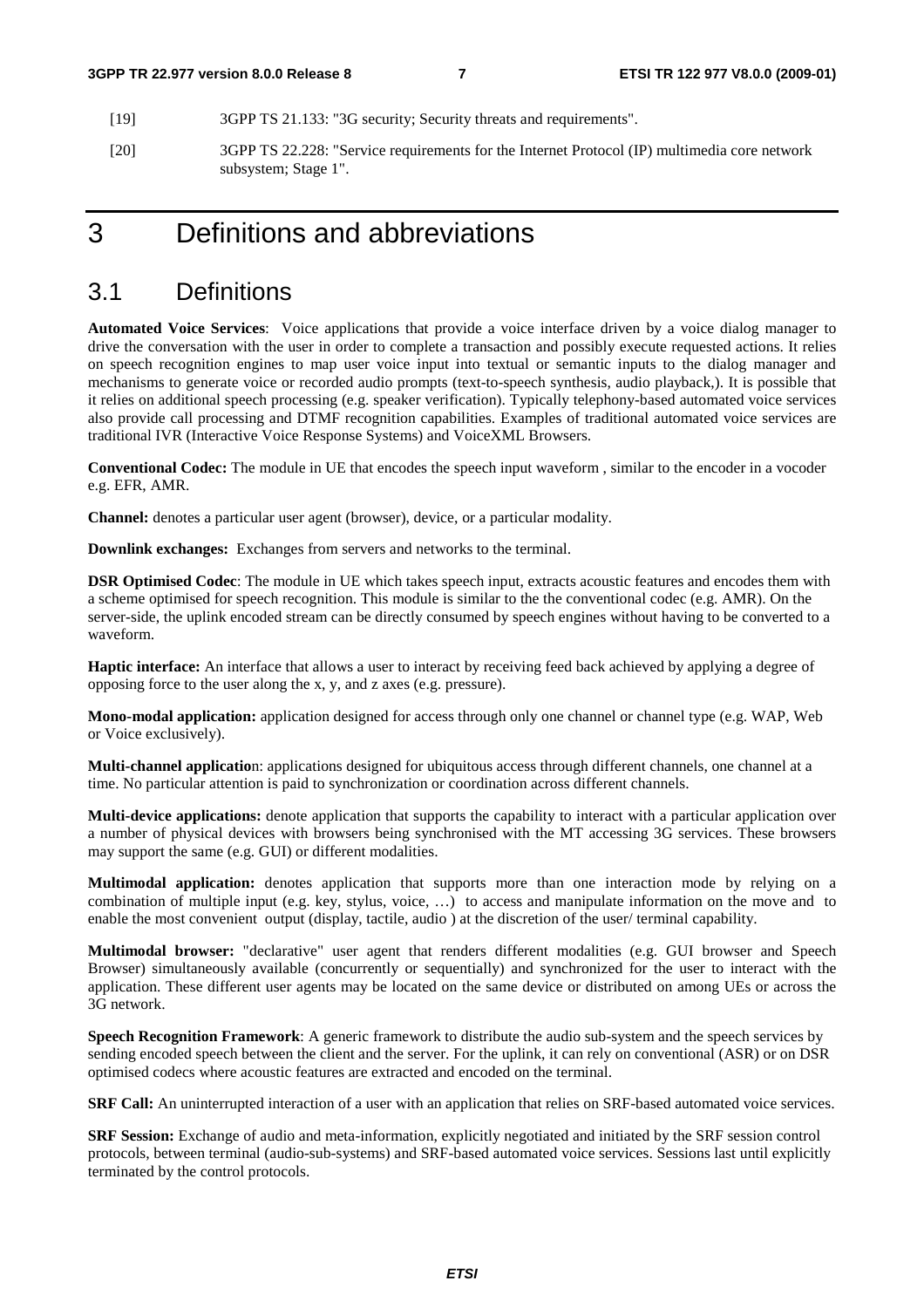**SRF User Agent:** a process within a terminal that enables the user to select a particular SRF-based automated voice service or to enter the address of a SRF-based automated voice service. The user agent converts the user input or selection into a SIP IMS session initiation with the corresponding SRF-based automated voice service. The user agent can also terminate the session with the service when the user device to disconnect.

**Tactile interface:** Touch-based interface.

**Uplink exchanges:** Exchanges from the mobile terminal to the server / network.

**User agent**: The component that renders the presentation data into physical effects that can be perceived and interacted with by the user. For a given modality this may be a separate browser or platform or one or multiple components internal to a browser or platform.

### 3.1 Abbreviations

For the purposes of this document the following abbreviations apply:

| AMR             | Adaptive Multi Rate                    |
|-----------------|----------------------------------------|
| DOM             | Document Object Model                  |
| <b>DSR</b>      | Distributed Speech Recognition         |
| <b>DTMF</b>     | Dual Tone Multi-Frequency              |
| <b>ELRA</b>     | European Language Resource Association |
| GUI             | Graphical User Interface               |
| <b>IP</b>       | Internet Protocol                      |
| <b>IMS</b>      | IP Multimedia Subsystem                |
| <b>MIT</b>      | Meta-information Transport             |
| <b>MMSP</b>     | Multimodal Synchronization Protocol    |
| <b>MVC</b>      | Model View Controller                  |
| <b>SDP</b>      | <b>Session Description Protocol</b>    |
| <b>SIP</b>      | <b>Session Initiation Protocol</b>     |
| SOAP            | Simple Object Access Protocol          |
| <b>SPEECHSC</b> | Speech service Control                 |
| <b>SRCP</b>     | Speech Remote Control Protocol         |
| <b>RTP</b>      | Real Time Streaming Protocol           |
| URI             | Uniform Resource Identifier            |
|                 |                                        |

# 4 Speech-Enabled Services

Most traditional telephony-based speech-enabled applications fall into one of the following groups:

- 1. Information applications : Here the user queries the service to retrieve some information from a remote database. Examples of this type of service include voice portals which provide weather reports, restaurant information, stock quotes, movie listings etc.
- 2. Transaction-based applications: Unlike the information applications, here the user calls the service to execute specific transactions with a web server. Examples of this type of service include financial transactions (stock trading), travel reservations, e-commerce etc.

Depending on the modalities used for user interaction with the service, speech-enabled services can be divided into speech services or multimodal/multi-device services. This is illustrated in Figure 1. As the name implies, speech-only services utilise only the speech modality for both user input and output. These services are especially suited to the smaller size wireless devices in the market today. These devices have smaller screens and smaller or difficult-to-enter keyboards and are becoming increasingly difficult for GUI applications.

With respect to Figure 1, it is possible to design speech-enabled services that alternate or combine the use of client-side only engines and servers-side speech engines.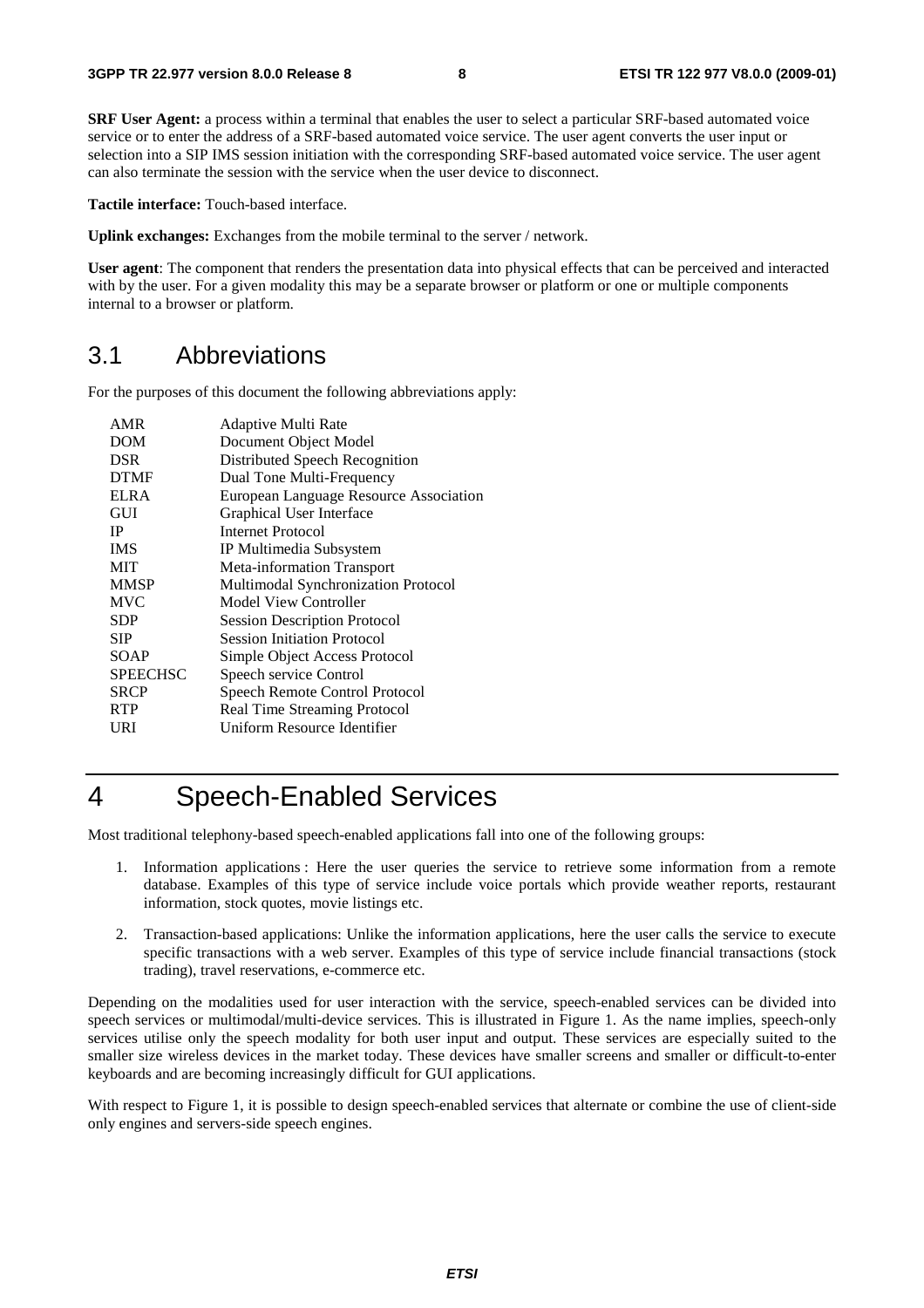# 4.1 Application Scenarios

In a typical transaction application scenario, involving speech as input and output modalities, the system may prompt the user to login using some ID or password. Challenge and feedback are provided via voice. The application can then guide the user through the menus to provide the data required for the transaction. Once the user submits the data, the system completes the transaction and may provide feedback to the user using pre-recorded audio information or synthesized speech depending on the data. While typical, this is only a particular example and numerous other and richer scenarios be considered.

# 5 Multimodal Services

Speech, however, has its own limitations. It is serial and the user may find it difficult to remember long outputs. Speech output may sometime be unnatural sounding. Even though, the speech recognition technology has matured over recent years, it is not a perfect technology and the recognition systems are still prone to errors, particularly in adverse operating conditions. This is especially problematic if the mistakes are repeated and block completion of an application (transaction, query, …). It is thus obvious that each of the modalities, speech or visual, have their pros and cons. The use of multiple modalities can yield a synergistic blend in which the strengths of each modality are used to overcome the weaknesses of a mono-modal interaction, to result in more efficient user interfaces as compared to the mono-modal ones. Some of the advantages of multimodal interaction include:

- Easy entry and access of data in wireless devices by combining multiple input & output modes (concurrently or sequentially)
- Choosing the interaction mode that suits the task and the circumstances
	- Input: key pad or keyboard (including DTMF), touch, stylus, voice, joystick, haptic / tactile, video...
	- Output: display, haptic/tactile, audio, multimedia...
- Enabling use of several devices in combination by exploiting the resources of multiple devices.



#### **Figure 1 Chart illustrating the different kinds of speech-enabled services and the different methods available to implement speech recognition technology needed to enable these services**

The features available for multimodal and multi-device services will evolve; as will the notion of multimodality. GUI is typically multimodal (display, keypad or keyboard and pointer); but it is now widely considered as a particular channel characterized by well established GUI programming patterns.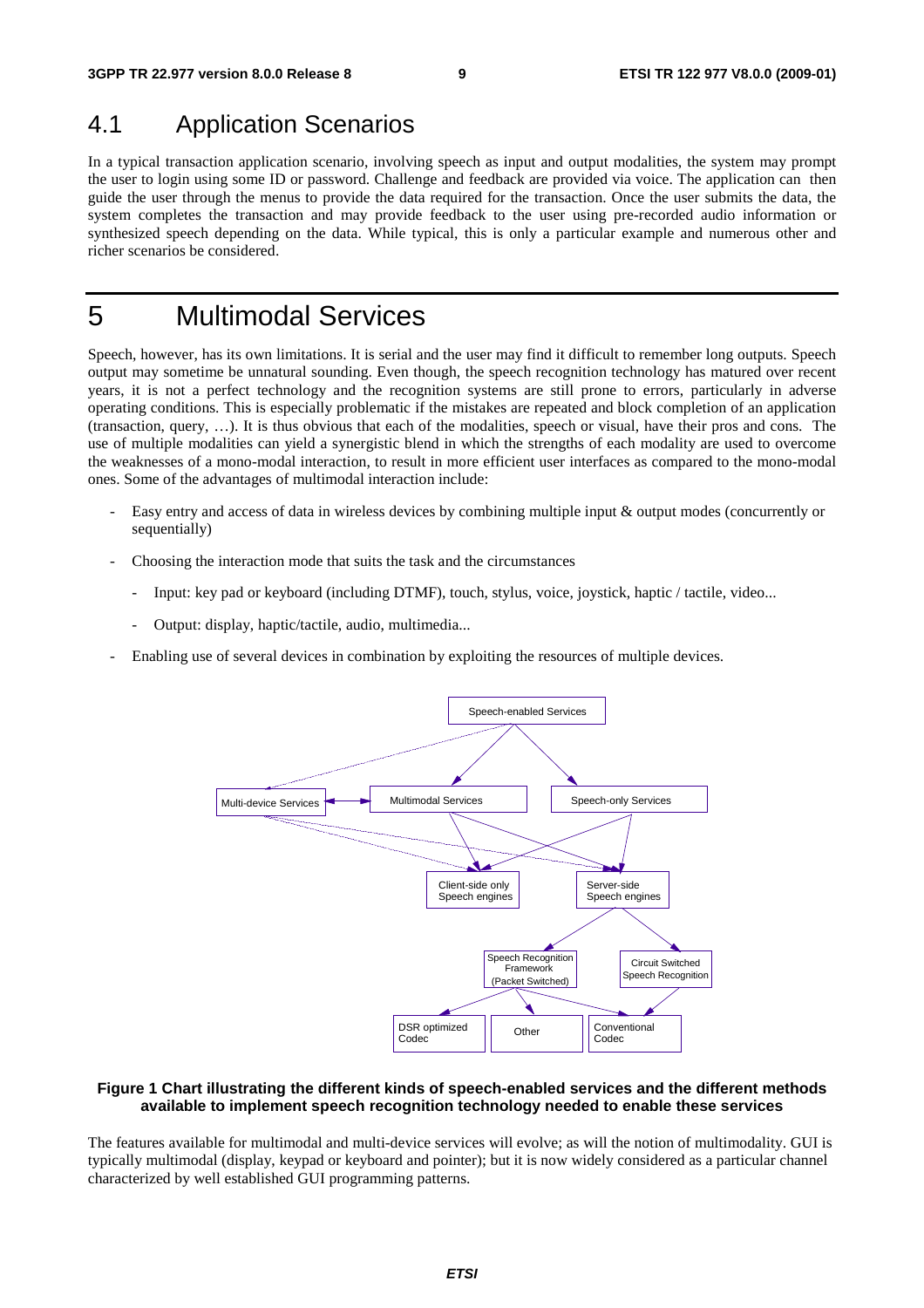The combination and synchronization of voice and GUI (including multimedia output) as well as the synchronization of different devices (multi-device) are expected to be deployed first. Handwriting / pen input and multimedia output will probably follow soon after. We may have to wait longer for large volume deployments of more exotic capabilities like video and haptic/tactile inputs or output.

### 5.1 Application Scenarios

An example of a multimodal airline reservation service, involving both speech and GUI, is shown in Figure 2 and discussed in [5].



**Figure 2 - Example of a multi-modal scenario** 

Additional discussions of requirements for SES applications can be found in [4].

# 6 Speech recognition technology

Many of the speech-enabled services require a speech recognition engine to decode (i.e. interpret) speech input from the user (what is being said by the user). Similarly, speech enabled services require speech synthesis engine (TTS engine) to generate output prompts. Other engines may typically be required by speech enabled services, like speaker recognition (enrolment, identification, verification, natural language (NL) parsers, NL dialog managers, prompt generators etc..) '

As shown in Figure 1, there are three different ways by which speech recognition can be implemented for a speechenabled service:

- 1) Client-side only speech engines (i.e. terminal based),
- 2) Server-side speech engines (i.e. network based). This can itself be subdivided into:
	- Circuit switched-based.
	- Packet switched-based speech recognition framework that supports exchange of encoded speech and metainformation [18]:
		- with conventional codecs (e.g. AMR)
		- with DSR optimized codecs (Distributed Speech Recognition) [1]

These different implementation methodologies are explained in the next paragraphs. To understand the difference between these implementations, it is necessary to understand the basic speech recognition process, which can be divided into two modules: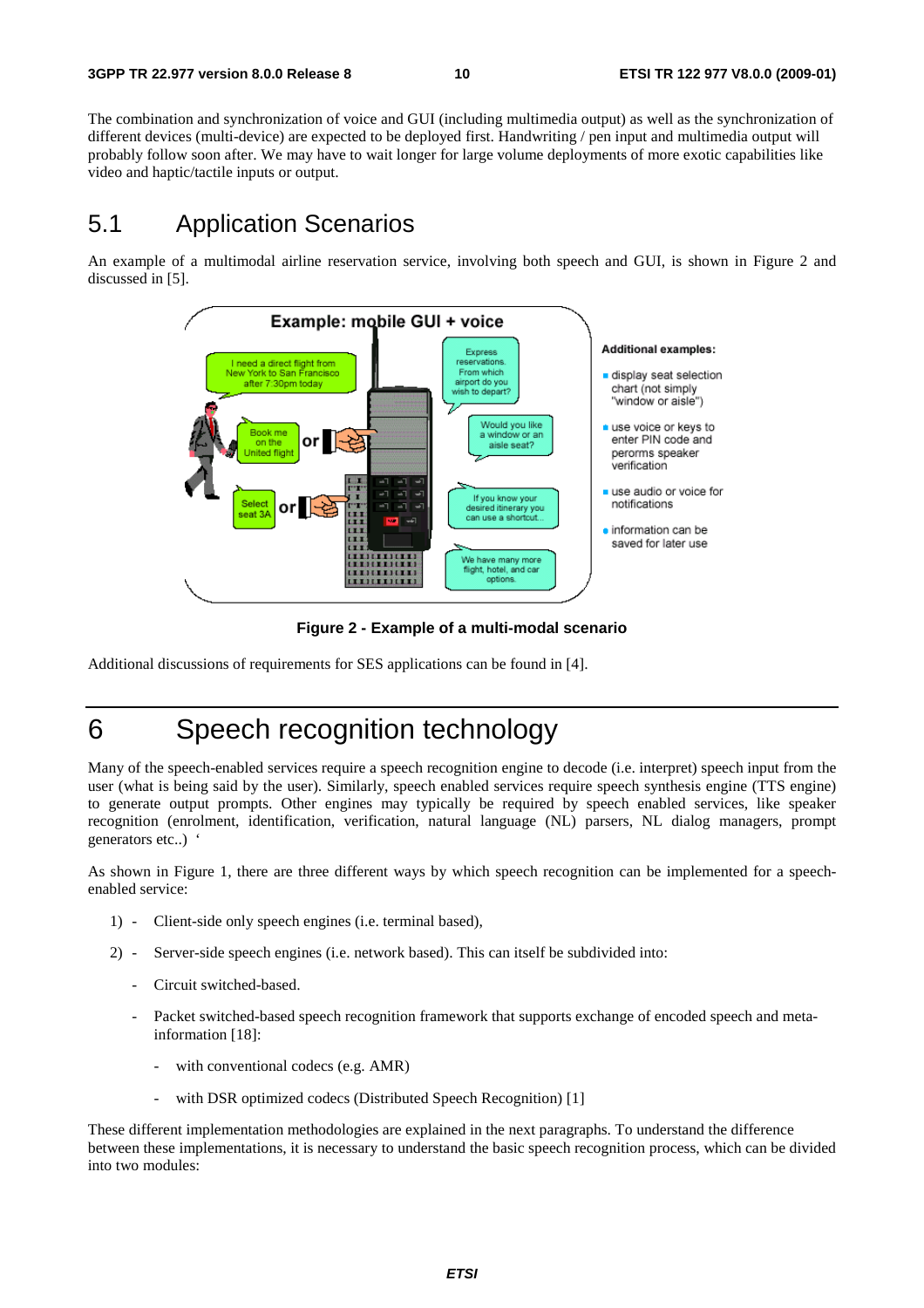- Feature extraction (front-end): This involves the conversion of input speech into a set of features that are relevant for recognition of speech.
- Recognition algorithm (pattern matching) (Back-end): this module constitutes the real recognition process that matches the input speech features against one of the stored set of models and provides recognition results based on the active speech grammar and vocabulary. The front-end algorithm typically is a computationally simple algorithm relative to the recognizer and hence often completely masked by the recognizer in terms of the resource requirements.

The speech-driven applications include simple terminal based applications like voice dialling and command and control applications with limited vocabularies that facilitate the speech recogniser to be implemented solely in the terminal. However, more demanding applications like the dictation, time-table enquiry systems, street navigation etc require a complex speech recognition systems that would need lots of memory and computational resources - items that are scarce in today's portable devices. Hence these applications require part or whole of the speech recognition process to be carried out in the network, which can accommodate bigger and more complex computational devices.

Note that other considerations may lead to prefer using server-side processing: when the task is too complex for the local engine, when the task requires a specialized engine, when it would not be possible to download the speech data files (grammars etc…) without introducing significant delays or taking too much bandwidth or when intellectual property (e.g. proprietary grammars), security or privacy considerations (e.g. it would be inappropriate to download a grammar or vocabulary file that contains the names of the customers of a bank or the password grammars) make it not appropriate to download such data files on the client or to perform the processing on the client.

In a network-based system (Figure 3), the conventional circuit switched speech channel is used for the transmission of speech and the complete speech recognition processing – both the feature extraction and recognition - is done at the network side. At the terminal side, speech spoken by the user is encoded using conventional speech coders (e.g. AMR).

The speech recognition framework (SRF) enables to distribute the audio sub-system and the speech services by sending encoded speech and meta-information between the client and the server over packet switched network. It is illustrated in Figure 4. The SRF may use conventional codecs like AMR or Distributed Speech Recognition (DSR) optimized codecs.

The SRF can be deployed over a packet switched (PS) network; like, but not only, on IMS [20]. Over a generic PS network, SRF will require:

- Uplink and downlink transport of audio (e.g. RTP)
- Session establishment, signalling and control
- Codec negotiations
- Quality of service negotiation and provisioning
- Service administration.

Such features and services can be automatically exploited on IMS and adapted to the specificities of SRF. SRF on IMS can rely on and extend the IMS protocol stack.

In the particular case of the DSR approach, the terminal hosts the feature extraction module, while the recognition is done in the server. The speech features are usually compressed to reduce the transmission bit rate, error protection is added and the resulting data stream is transmitted through error protected data channels.



**Figure 3 - Illustration of Network Based Circuit Switched Speech Recognition**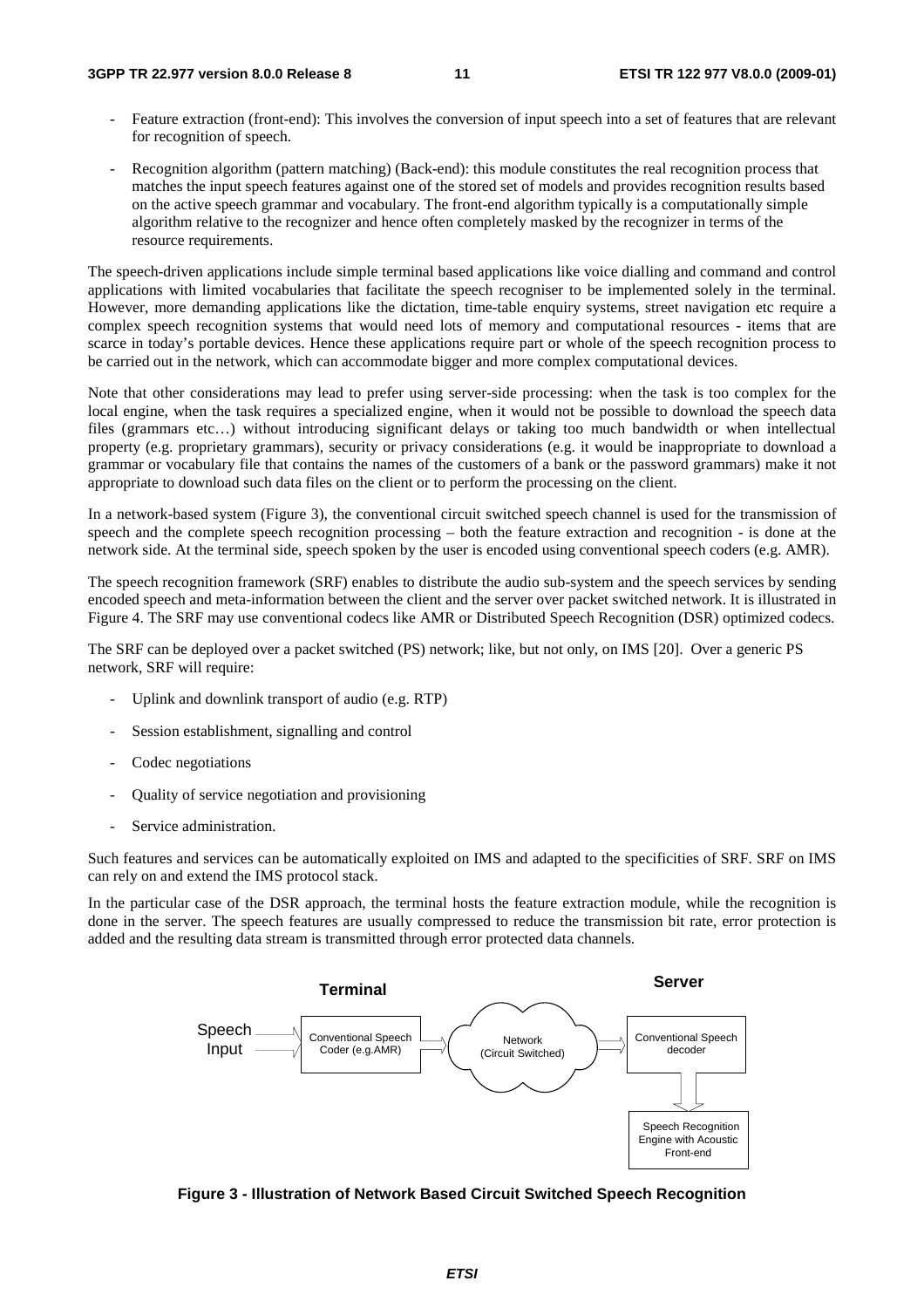

**Figure 4 - Ilustration of Speech Recognition Framework** 

Figure 5 shows the different components of a typical speech enabled service, which may use either conventional or DSR optimized codec and is explained below:

- 1) Voice Platform: The voice platform hosts the network side components needed for enabling a speech service.
- 2) Speech Recognizer: Speech recognizer includes the speech recognition back-end in the case of DSR or a complete speech recognizer in the case of a conventional codecs.
- 3) Text-to-Speech: This module converts the text into speech to be sent as speech output to the user.
- 4) Audio-Playback and Record: This module facilitates the audio prompts to be played back to the user.
- 5) Voice Browser: The voice browser interprets the voice dialog between the user and the speech service (e.g. VoiceXML Browser).
- 6) Call Control: The call control module handles the call control functions needed for the speech service.
- 7) Content Server: The content server hosts the web content, which is accessed by the voice platform through HTTP.

Note that additional modules may be needed to enable multimodal services.



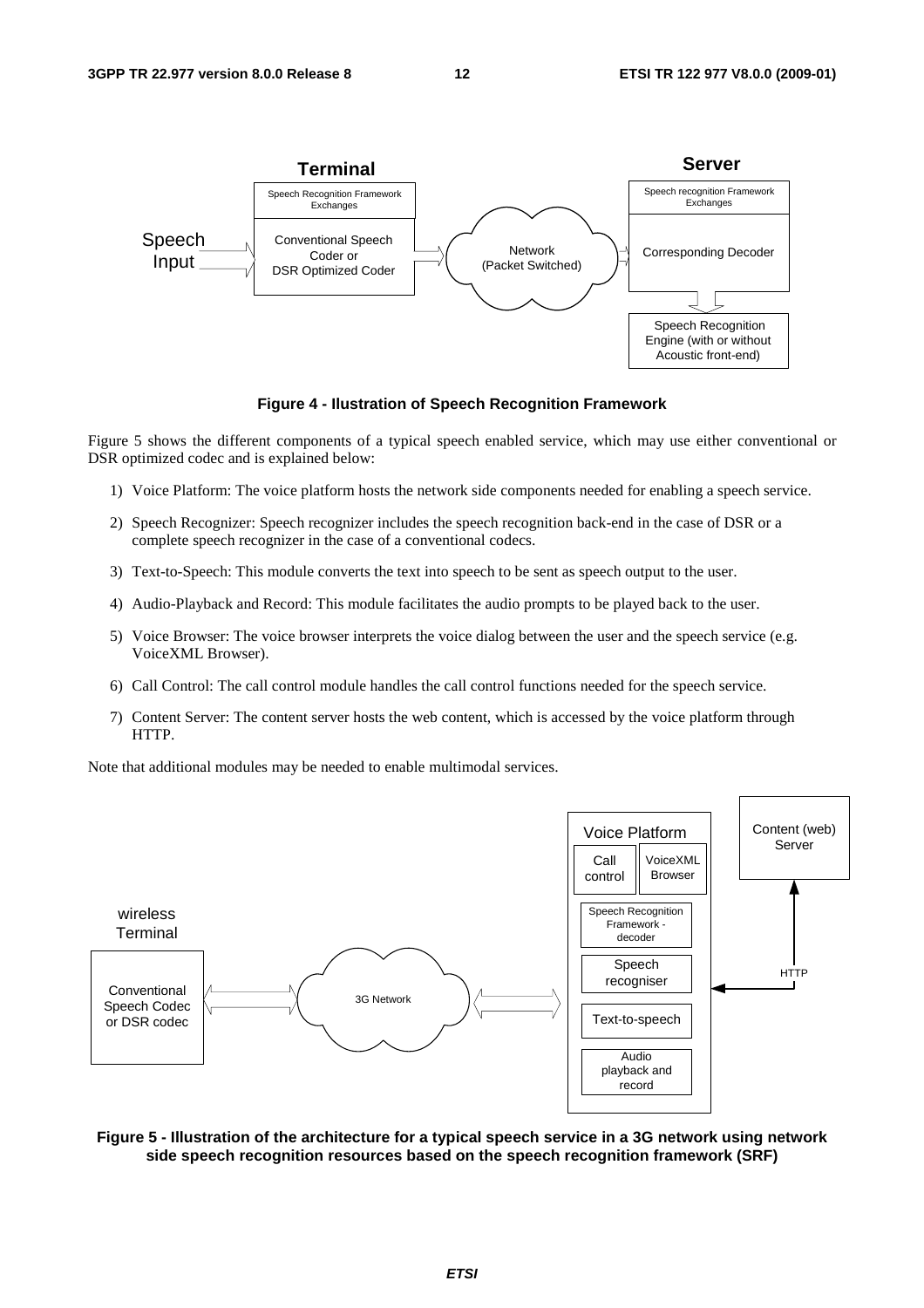# 6.1 DSR standards

ETSI STQ-Aurora working group have developed two DSR Front-ends:

| 1) ES 201<br>2000. It<br>popular<br>feature | <b>Front-end</b>         | <b>Computation</b><br>(wMOPS) | <b>RAM (kwords)</b> | <b>ROM (kwords)</b> | 108 $[2]$ was<br>published in Feb<br>is based on the |
|---------------------------------------------|--------------------------|-------------------------------|---------------------|---------------------|------------------------------------------------------|
|                                             | ES 201 108<br>ES 202 050 | 3.1<br>11.7                   | 0.6<br>3.83         | 2.1<br>3.75         | Mel-Cepstrum<br>extraction that is                   |
| in speech<br>.                              |                          |                               |                     |                     | extensively used<br>recognition                      |

systems.

2) ES 202 050 [3], the Advanced DSR front-end, was selected in Feb 2002 and will be published in September 2002. It provides improved robustness in background noise giving significant reduction in speech recognition word error rate compared to the Mel-Cepstrum in noise [15].

The requirements for the advanced front-end have been defined to meet the needs of user in a mobile environment. These requirements are described in [16] and a competitive selection was conducted to find the best front-end technology. A set of evaluation databases have been established and used for the characterisation of the recognition performance of these front-ends. These databases are now publicly available via ELRA and cover both small vocabulary and large vocabulary tasks in a range of noises typical of those found in mobile environment. As part of this, the front-ends have been tested on 5 languages (Finnish, Spanish, German, Danish, and Italian) from databases collected in a car environment [16].

In addition to the front-end feature extraction, these standards define a compression algorithm to achieve a data rate of 4.8kbps and a server side error mitigation to maintain recognition performance under channel errors.

Examples of the computational complexities of the two standards are estimated in table 1.

#### **Table 1: DSR Terminal side Complexity**

[Editor's note: publicly available references to the information presented would be valuable]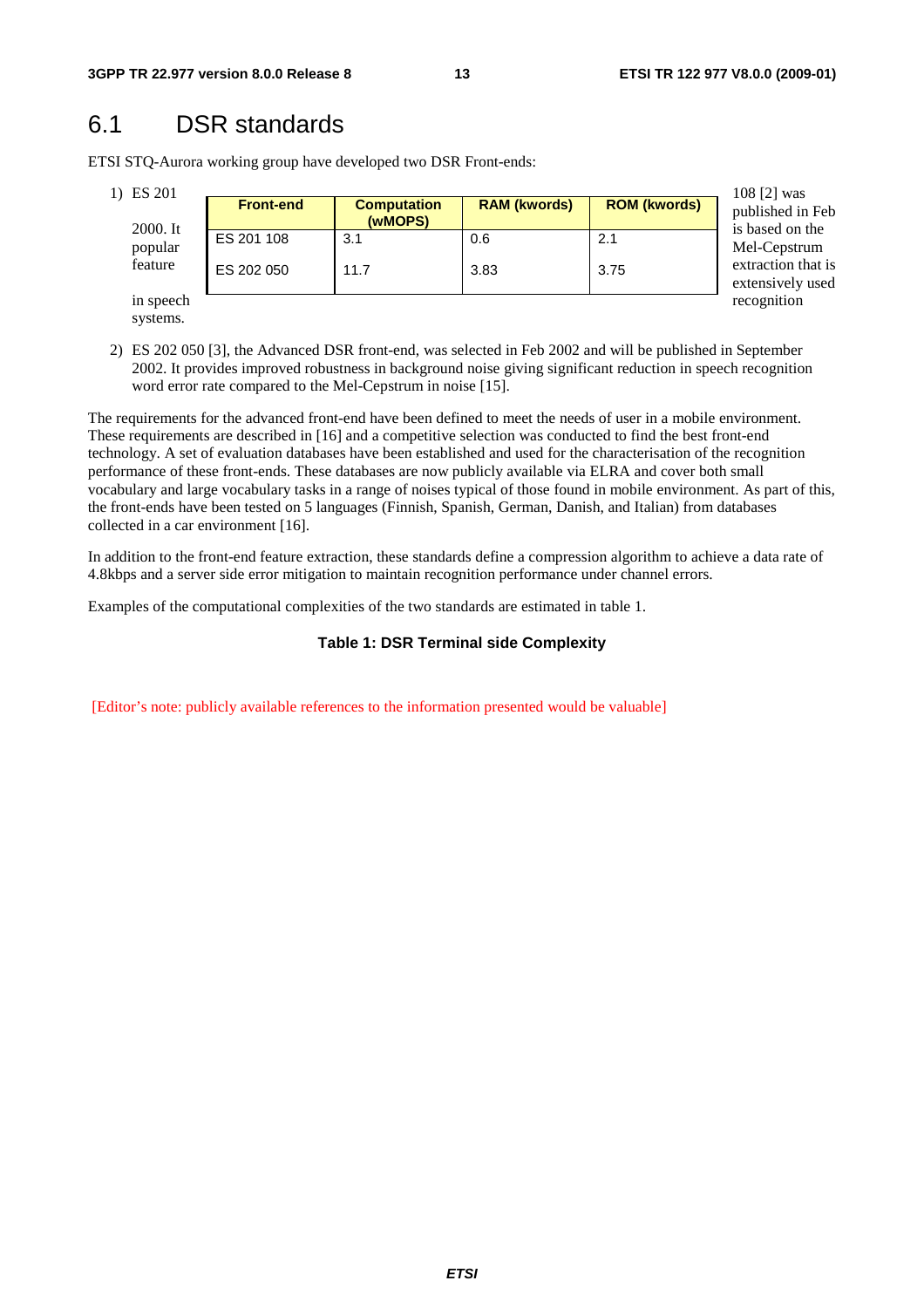# 7 Multimodal and Multi-device Technology



#### **Figure 6 - Execution model of multimodal or multi-device applications; independent of programming model or configuration.**

# 7.1 Execution Model

The proposed execution model of multimodal and multi-device applications is discussed in [8]:

- A user interaction in one of the available modalities (user agent) results into handling a representation of the interaction event to determine of the impact of the interaction via synchronization rules. This in turns results into updates of the synchronization rules and all the registered modalities (user agents) available to the user.

This is summarized in Figure 6, where each user agent may represent a different modality (e.g. VoiceXML browser and XHTML-MP browser or GUI and Voice Java applications) or different devices (e.g. smart phone and PDA or kiosk).

The user action may or may not result into an immediate update of the affected modality state prior to the synchronization.

Note also that Figure 6 does not address the steps internal to the user agents. For example, a voice or handwriting user agent will interface with local or distributed speech engines to process input and generate outputs.

This execution model supports the different authoring approaches that have been proposed for authoring multimodal and multi-device services [8].

The following is an example of a basic architecture that implements the execution model (Figure 7).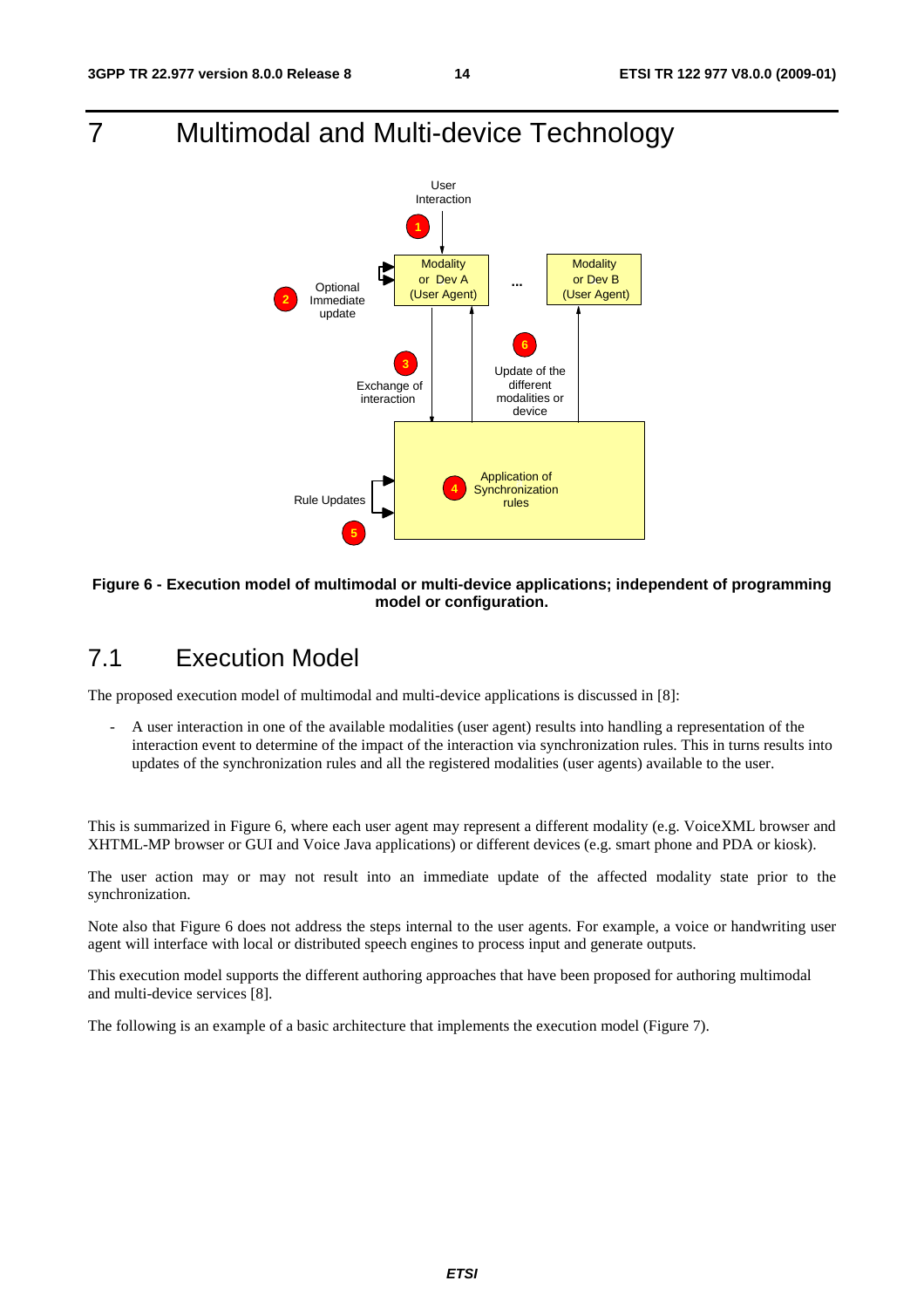

#### **Figure 7 – Example of a basic architecture that supports multimodal and multi-device interactions illustrated for voice and GUI interaction.**

In distributed cases, voice can be exchanged based on SRF on IMS [18].

The synchronization manager is responsible for the exchange of synchronization messages (interaction events and presentation updates) using the multimodal synchronization interfaces and protocols. The synchronization logic can also be responsible for functions like:

- Ordering and possible composition of inputs from several modalities
- Maintenance of the state and session context (i.e. history of interaction and state changes) of the application.

Dialog management i.e. to process user inputs to interpret the intent of the user and generate an output, presentation update or action resulting from a complete input. To do so, a dialog manager relies on strategies / algorithms to determine focus and intent based on the session context and possibly external knowledge sources as well as based on disambiguation, correction and confirmation sub-dialogs.

# 7.2 Deployment configurations

Examples of multimodal or multi-device configurations are provided in Figure 8 to Figure 13. It can be deployed under numerous configurations. Except for the sequential configuration, they can support any synchronization granularity authorized by application, network or user.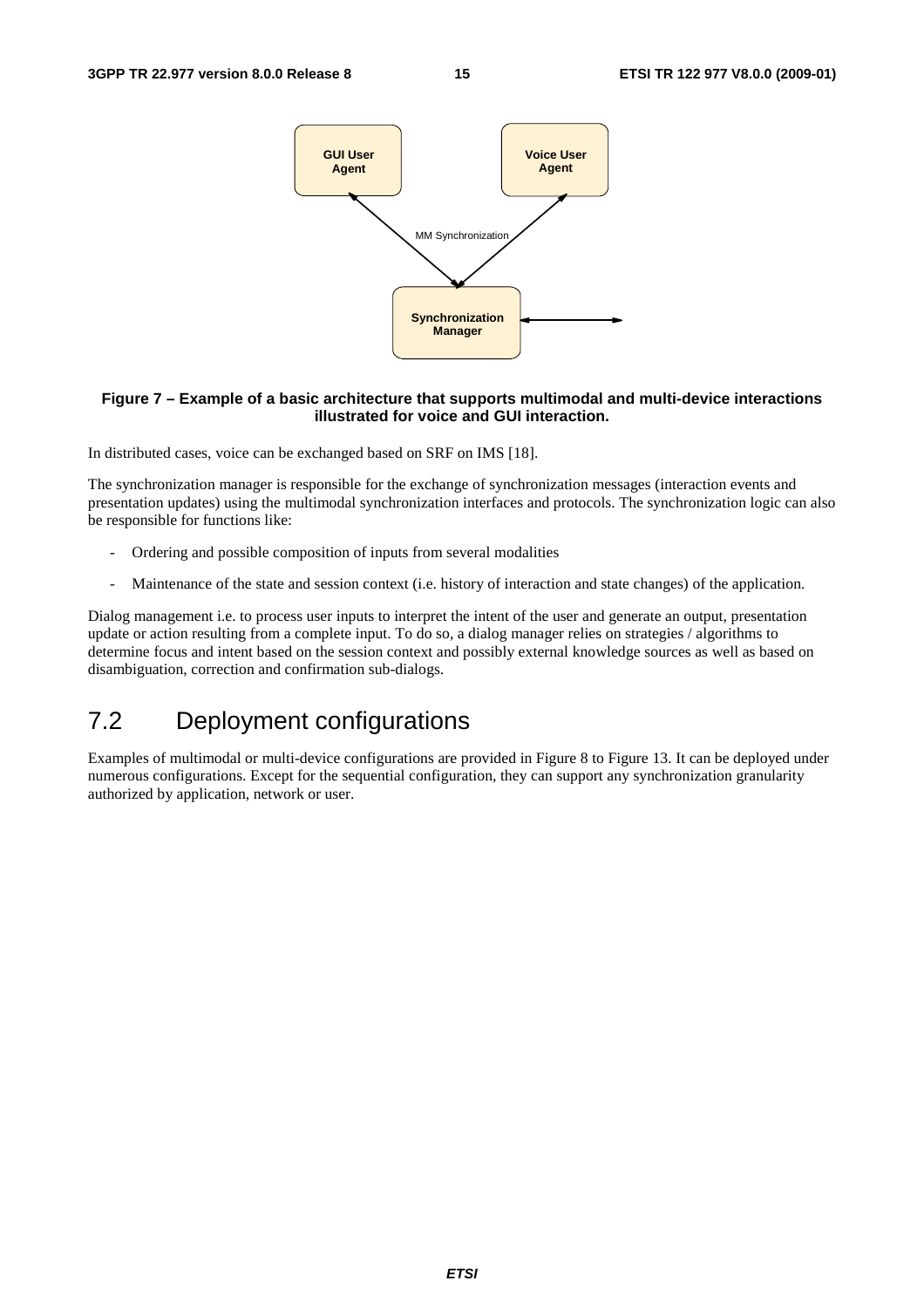

**Figure 8 – Example of sequential configuration (no voice and data support simultaneously) for voice and GUI interaction. This configuration does not require IMS (SRF): it can be deployed on 2G or 2.5G networks. Only one modality is available at a given moment. The user may switch at any time or when allowed or imposed by the application.** 



**Figure 9 – Example of Thin Client Configuration (voice and data support) - Server-side speech engines local to speech browser for voice and GUI interaction.**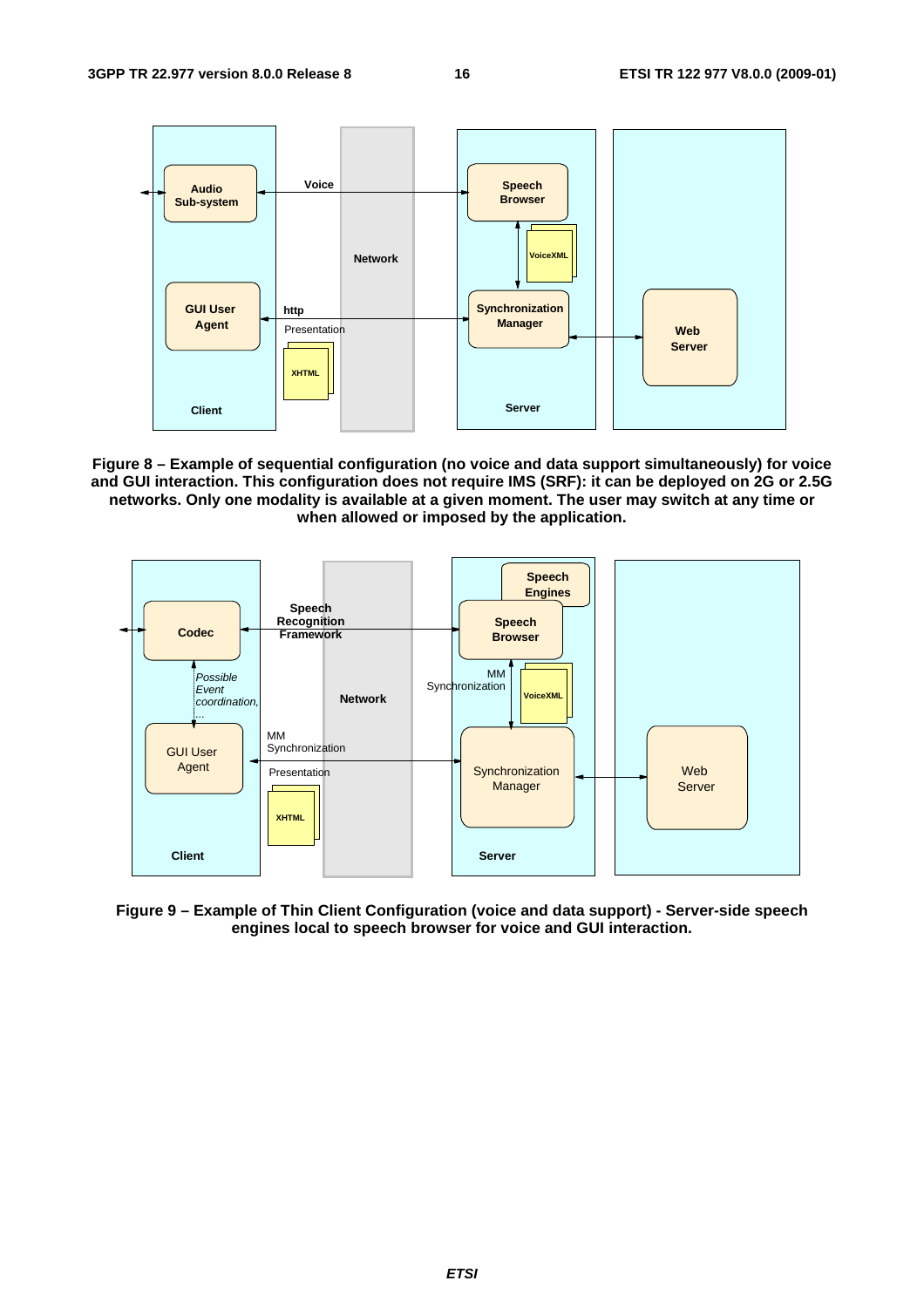

**Figure 10 – Example of Thin Client Configuration (voice and data support) - Server-side speech engines remote with respect to speech browser for voice and GUI interaction.** 



**Figure 11 – Example of Fat client configuration with local speech engines for speech and GUI interaction. This can be the internal architecture of a browser implementation.**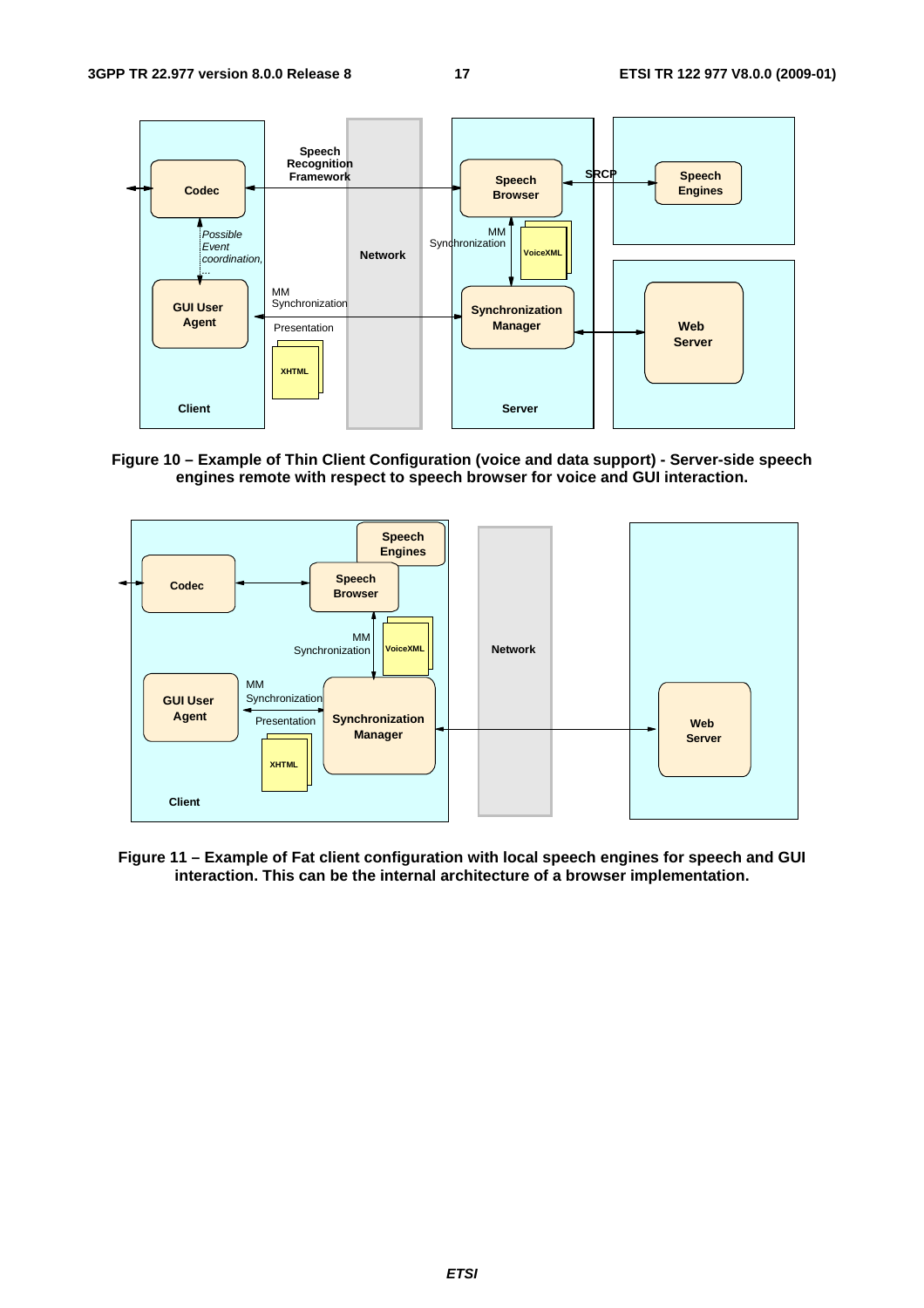

#### **Figure 12 - Example of Fat client configuration with server-side speech engines for speech and GUI interaction. The speech engines are remote controlled by SRCP.**



**Figure 13 – Example of Multi-device configuration.** 

Configurations as illustrated in Figure 10 and Figure 12 require speech engine remote control APIs or protocols. This could be based on the SRCP specifications currently developed by the IETF SPEECHSC activity [14]. As no other activity addresses these issues, the support of such distributed configurations introduces a dependency on IETF.

# 7.3 Authoring

The W3C MMI working group is currently developing specification for declarative (i.e. XML-based) authoring of multimodal and multidevice applications [13].

# 8. Requirements to introduce Speech-enabled services

This section provides the high level requirements to enable speech and multimodal / multi-device services. Users of the Speech service shall be able to initiate voice communication, access information or conduct transactions by voice commands. Multimodal interaction will utilise other modalities depending on the UE and network capabilities.

The speech-enabled service will be offered by the network operators and will bring value to the network operator by the ability to charge for these services. Speech recognition Framework-enabled services shall be compatible with the IMS. However, it is possible that aspects of the speech service will be available without requiring IMS.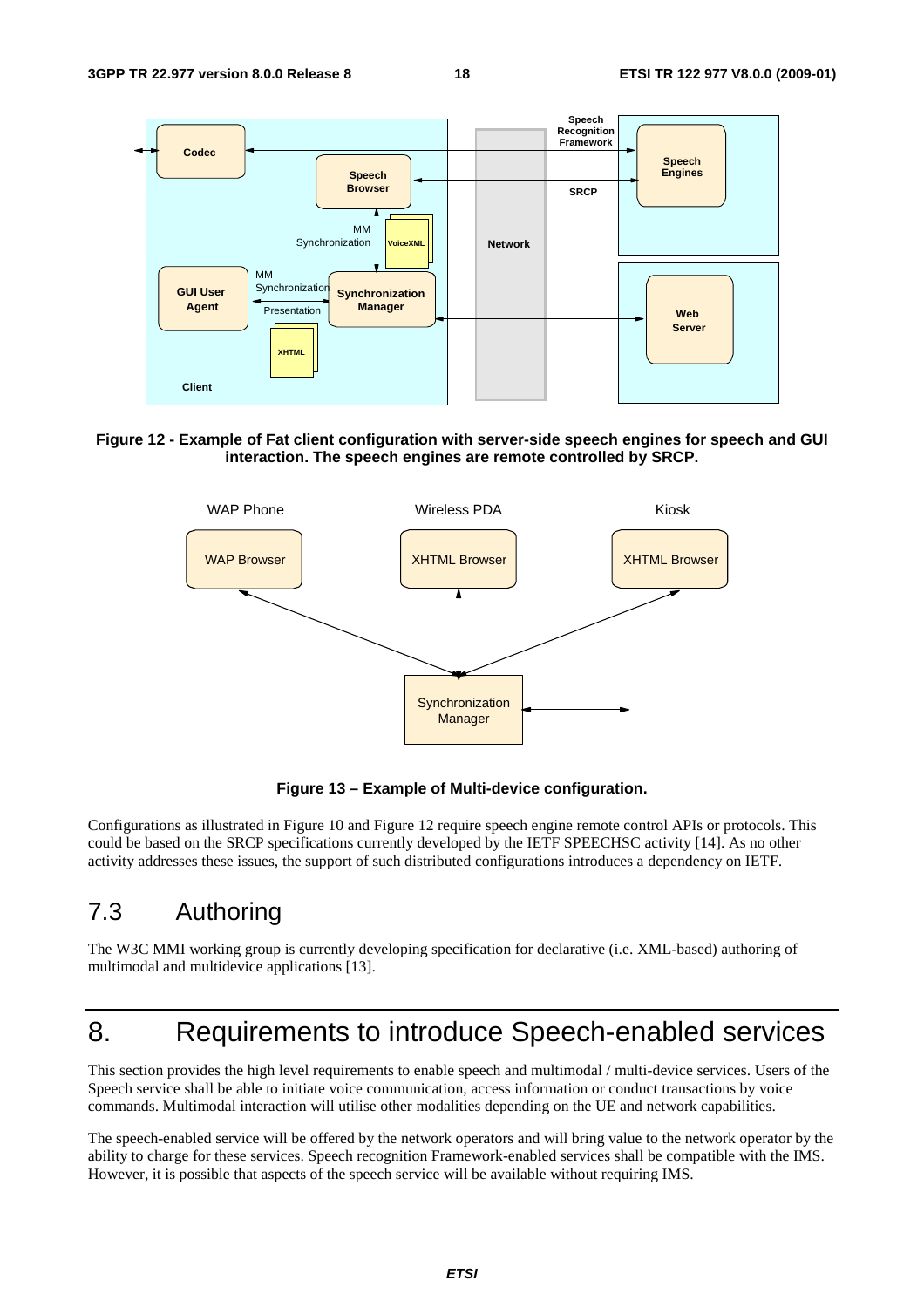### 8.1 Initiation

### 8.1.1 Service initiation

It shall be possible for a user to initiate a connection to the speech-enabled service, for example, by entering the identity of the service. The identity used will depend on the scheme of the service provider but could include a phone number, an IP address or even a URI.

Multimodal and multi-device services will allow URI-based initiation entered in the terminal user agent by the user (e.g. entered address or selected icon or bookmark).

### 8.1.2 Multimodal or multi-device access configuration

In addition, multimodal and multi-device services, when in distributed configurations, may require a registration of the different user agents / devices that will participate to the interaction with the service. This may include a "definition" of the role of the different user agents and devices. This step may take place prior to accessing the service and be maintained across services or it may take place after initiating a service or while interacting with the service. This step may involve clock synchronization for correct relative time stamping of the interaction events and presentation manipulations.

### 8.2 Information during the interaction session

This may be motivated by the expected or observed acoustic environment, the service package purchased by the user, the user profile (e.g. hands-free as default) or the service need. In the case of a speech service, the user speaks to the service and receives output back from the service provider as audio (recorded 'natural' speech) or Text-to-Speech Synthesis. The output from the server can be provided in the downlink as a streaming service or by using conversational speech codec. Additional modalities may be involved in a multimodal service depending on the capabilities of the client device.

Additionally, it shall be possible to exchange control and application specific information during the call between the client and the service (e.g. speech meta-information). Accordingly some terminals shall support sending additional data to the service (e.g. keypad information and other terminal events) and receiving data feedback from the server that shall be displayed on the terminal screen.

With multimodal services where synchronization is distributed, it will be necessary to exchange synchronization information:

- Events that result from the user interaction (possibly time stamped) along with possible meta-information about the events (e.g. see NLSML [9]).
- Presentation manipulation instructions (as events or presentation mutations instructions). Details are provided in [8].

The QoS for these exchanges shall be the highest available (conversational) to minimize any synchronization delay felt by the user.

In addition, when the user change the configuration of his or her multimodal or multi-device user agents (e.g. by adding or removing a device), the necessary exchanges to support registration, de-registration, change of role etc.. must take place.

Eventually, replication of the state of the synchronization manager may require additional exchanges (multi-device configurations or hybrid cases, e.g. case where the configuration can switch between thin and fat client configuration (e.g. between Figure 9 and Figure 11).

Eventually, configurations as illustrated in Figure 10 and Figure 12 require the exchanges of the messages required to remote configure and control the server-side speech engines (e.g. SPEECHSC [14]).

# 8.3 Control

It shall be possible for network operators to control access to services based on subscription profile of the callers.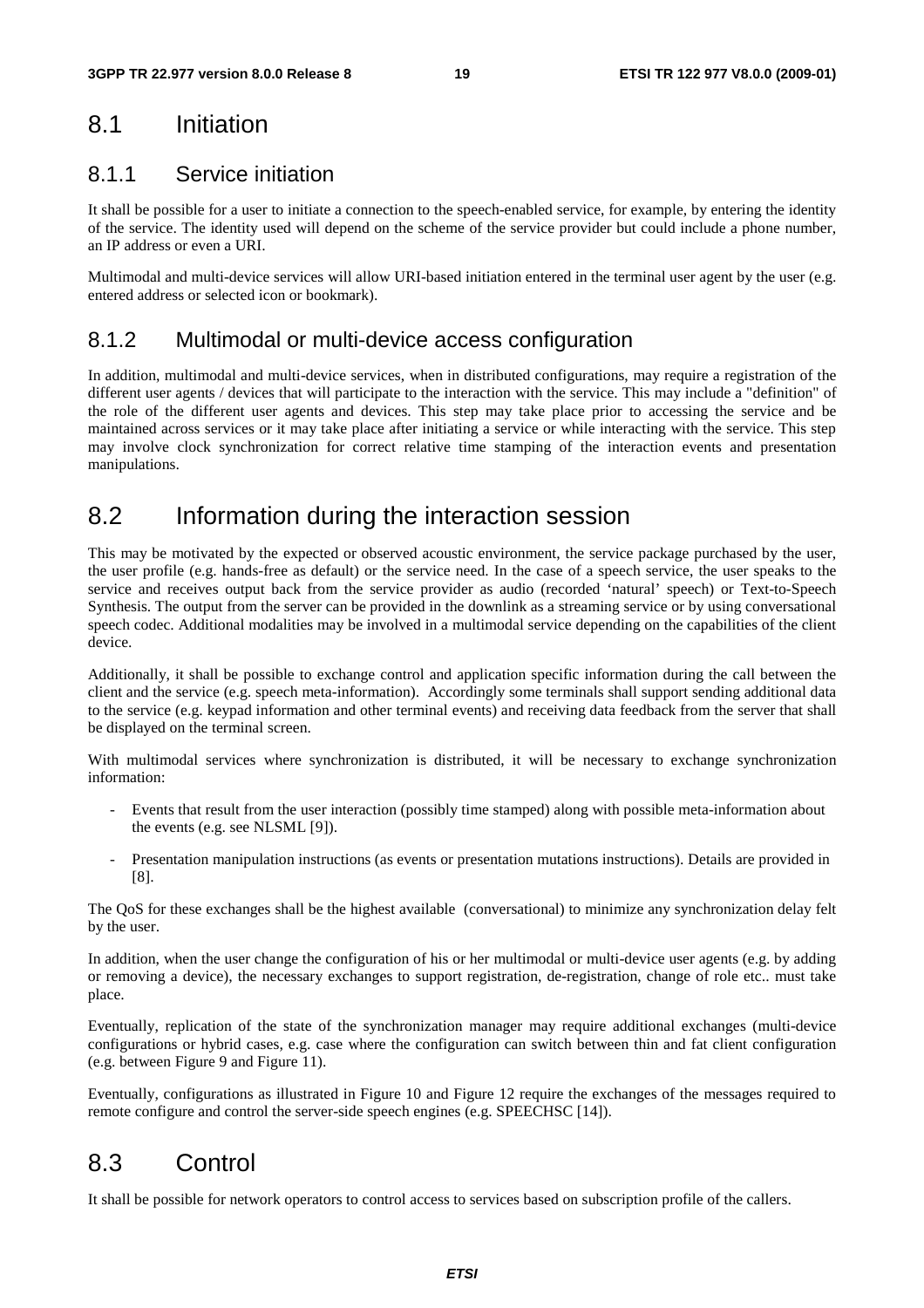SRF-based automated voice services may be provided by the network operator (home or visited) or by third parties.

The administration of the speech or multimodal/multi-device services (authorization, deauthorization, registration, deregistration, activation, deactivation) shall be under the control of the network operator. But when decided to do so by the network operator, it should be possible to the third part providers to administer the speech or multimodal/multidevice services themselves through the gateway that they would connect to IMS. In such case, the third part provider performs all the administrative steps and no registration would be required with the network operator.

It shall be possible to use speech or multimodal/multi-device sessions in order to provide access to the corresponding services. For example applications might use a speech or multimodal/multi-device session to access and navigate within and between the various automated services by spoken dialogs or multimodal/multi-device interactions.

### 8.4 User perspective (user interface)

The user's interface to this service shall be via the UE. User can interact by spoken and keypad inputs. The UE can have a visual display capability. When supported by the terminal, the server-based application can display visual information (e.g., stock quote figures, flight gates and times) in addition to audio playback (via recorded speech or text-to-speech synthesis) of the information. Depending on the terminal capabilities, other modalities can also be supported.

Feedback is provided via spoken speech (recorded or prompted), displays (GUI) when available on the UE or other output modality supported by the UE.

### 8.5 Service provisioning

Speech or multimodal/multi-device service shall be able to be provisioned by either the network operator (roaming or home) or by a 3rd party service provider.

It shall be possible for network operators and 3rd party service providers to offer speech or multimodal/multi-device services by providing identity of service, such as a phone number, an IP address or a URI that the user can say, enter or select on the terminal.

# 8.6 Security

The "Security Threats and Requirements" specified in 21.133 [17] shall not be compromised.

It shall be possible to deny unauthorized access to the 3GPP speech or multimodal/multi-device services. An authorization may be based on the following,

- identity of the accessing user agent, server or device
- the destination user, device or user agent

Third parties shall have authorization from the User and PLMN Operators in order to access the speech or multimodal/multi-device service.

In the case of distributed multi-modal or multidevoice browser, the exchange of interaction events and client manipulation raise the following security issues that must be addressed:

- Interaction events and presentation manipulations can be intercepted by unauthorized third parties. This would enable reconstruction of the complete interaction with the application; especially in between submits to the backend. Any note, temporarily selections etc would be accessible!
- Unauthorized third parties may be able to issue presentation manipulations that would affect the user agent.

Mechanisms shall be considered to securely exchange multi-modal synchronization. This may require:

- Encryption of the exchanged information.
- Presentation manipulation shall be accepted only from trusted / authored parties. Mechanisms to achieve this shall be supported. Again encryption may be an adequate mechanism to address these issues.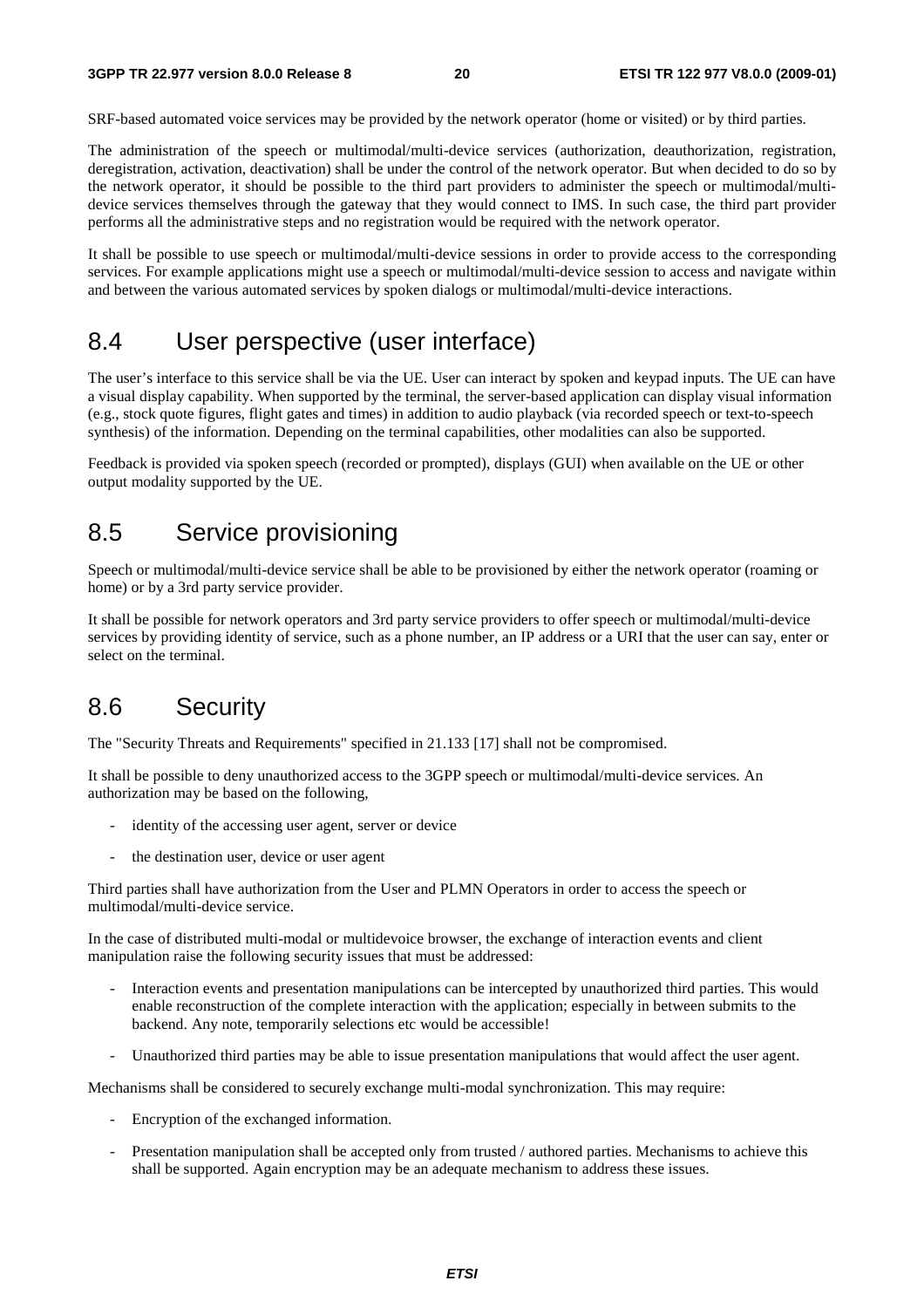In the case of client-based speech engines, additional security (and privacy) issues arise when the application is downloaded from a third party service provider:

- The speech data files (acoustic model grammars, language models, vocabularies, NL parser data files, etc...) sent to the client may contain proprietary or sensitive information (e.g. passwords, list of customers and associated input information, propprietary grammar, …).
	- The data files may be intercepted by un-authorized third parties or tampered with in the UE.
	- This may relate to the Digital Right Management work items.
- Results of some client-side engine sent across the network can be tampered with or intercepted on the UE or when transmitted.

These issues shall be addressed by appropriate mechanisms or by requiring server-side engines when needed.

# 8.7 Privacy

Speech or multimodal/multi-device privacy requirements shall be at least as good as for IMS voice or data sessions [18]:

- It shall be possible to encrypt speech and speech meta-information exchanges
- It shall be possible to prevent exchange of the user's true identity, location and other terminal or user related information when required.

Speech or multimodal/multi-device services may imply that the service provider collects information about the user or usage. This information should be treated according to the policies in place for data and voice (e.g. human to operator or human to automated service) services. The speech or multimodal/multi-device services shall not add additional privacy risks.

In the case of multimodal or multi-device services, interaction events enable reconstruction of the complete interaction with the application, including in between submission to the backend and therefore possibly beyond the knowledge or control of the user. This information or aspect of it may be considered as private by the user. Therefore, it is important that the multimodal synchronization be associated to schemas that let the user specify the use that can be done of the information, beside synchronization. Multi-modal services shall produce similar schemas to describe their handling and use of the information. Trust and resolution mechanism should be provided to enable the user to accept the particular service and configuration on the basis of the usage that will be made of such information or the management options provided to the user.

Privacy of user shall not be threatened when exchanging speech data files across the wireless network or by storing them on a UE.

# 8.8 Charging

The user can be charged for sessions with the speech or multimodal/multi-device service in a variety of ways. The following shall be possible:

- a) a) By duration of session (including "one-off" charge/flat rate)
- b) b) By data volume transferred (number of packets) or other similar criteria.
- c) c) By subscription fees for the service (unlimited usage or unlimited usage up to a point and then per-use fees)
- d) d) Free (e.g. with the service being subsidised by advertising revenue from advertisement spots).

Speech or multimodal/multi-device services shall be available to pre-paid and post-paid subscribers.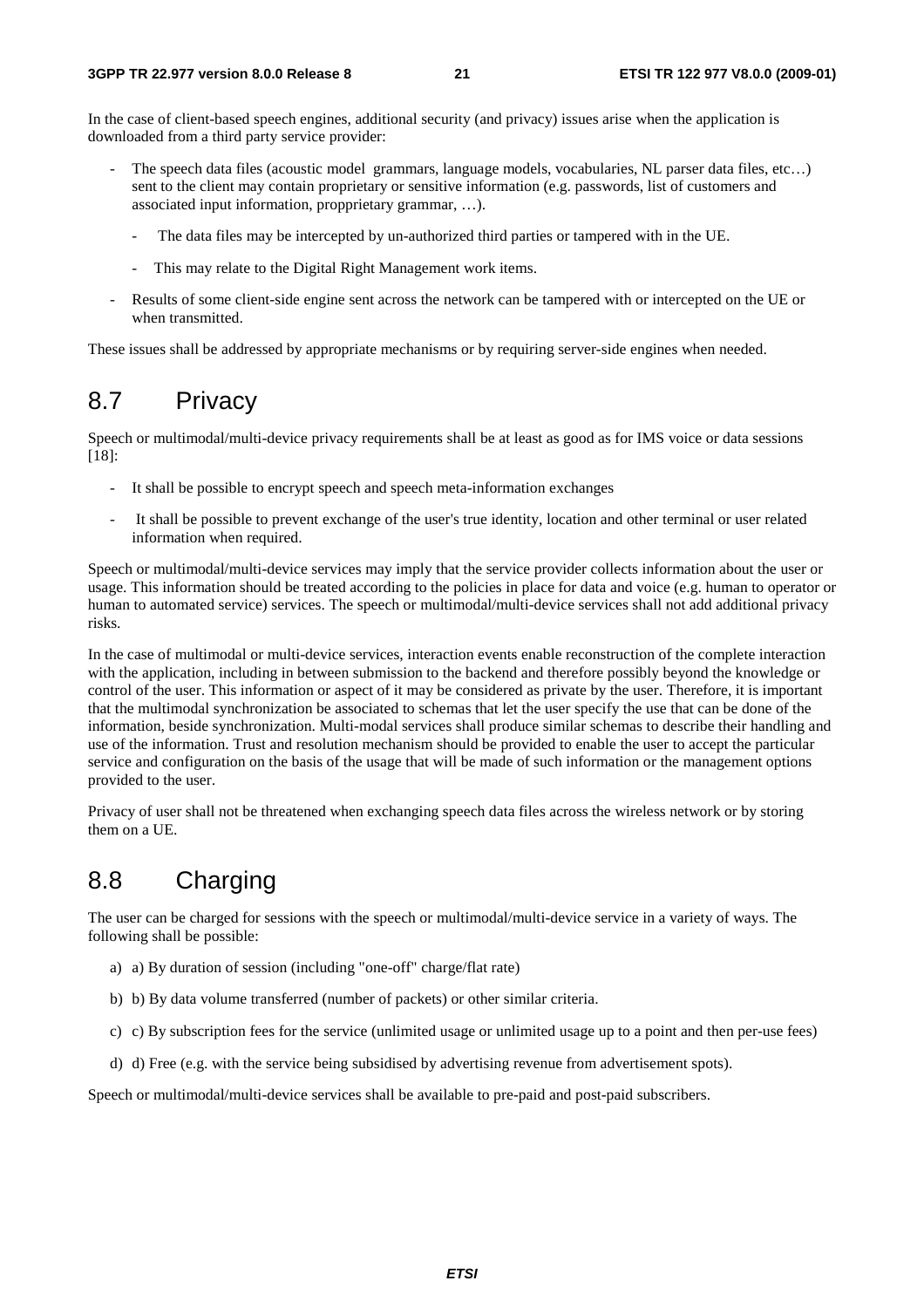# 9 Impact on the 3GPP system

### 9.1 Speech Recognition within 3GPP system

There are no speech-enabled services that are exclusively specific to the speech recognition technologies described earlier. However, there are some requirements for enabling these speech services in a wireless system, based on the available technologies.

Speech services utilising terminal based speech recognition like voice dialling do not require any special resources in the wireless network other than possibly accessing and downloading the applications (e.g. VoiceXML pages) and associated engine data files (e.g. grammar, language model, acoustic models etc…) and the resulting delays, privacy and security issues afore mentioned. These considerations may impact the terminal as well as services that provided client-side speech engine-based speech services. A technical specification may be needed to address these issues. However, it is expected that this will be covered in a technical specification that would address multimodal and multidevice services

Server-side speech engine relies on network based resources.

Non SRF-based server-side automated voice services performs speech encoding by conventional speech coders, which are already included as part of the 3GPP specifications. Hence there are no additional requirements, specific to this technology, which requires standardisation for enabling such services in the 3GPP system. It is to be noted that speech services relying on network based speech recognition exist today and can be accessed using current wireless terminals. At this time, these typically provide informational services like weather, sports, news information etc. These services currently utilise a circuit switched voice connection to send encoded speech.

Part of the speech recognition processing in DSR based speech recognition, unlike the network based recognition, takes place in the terminal. There are some recognition technology specific requirements that are to be satisfied for DSR, which include the introduction of a uplink optimised DSR codec in the UE.

SRF-based automated voice services rely on PS and shall preferably rely on IMS with specification of the control and exchange of speech meta-information. This also impacts the terminal to enable these exchanges. When relying on DSRoptimized codecs, these shall be supported by the audio sub-system on the UE.

> A separate technical specification outlining the additional changes is required to support speech-enabled services based on SRF [18]. A possible architecture view of the impact is schematically presented in Figure 14.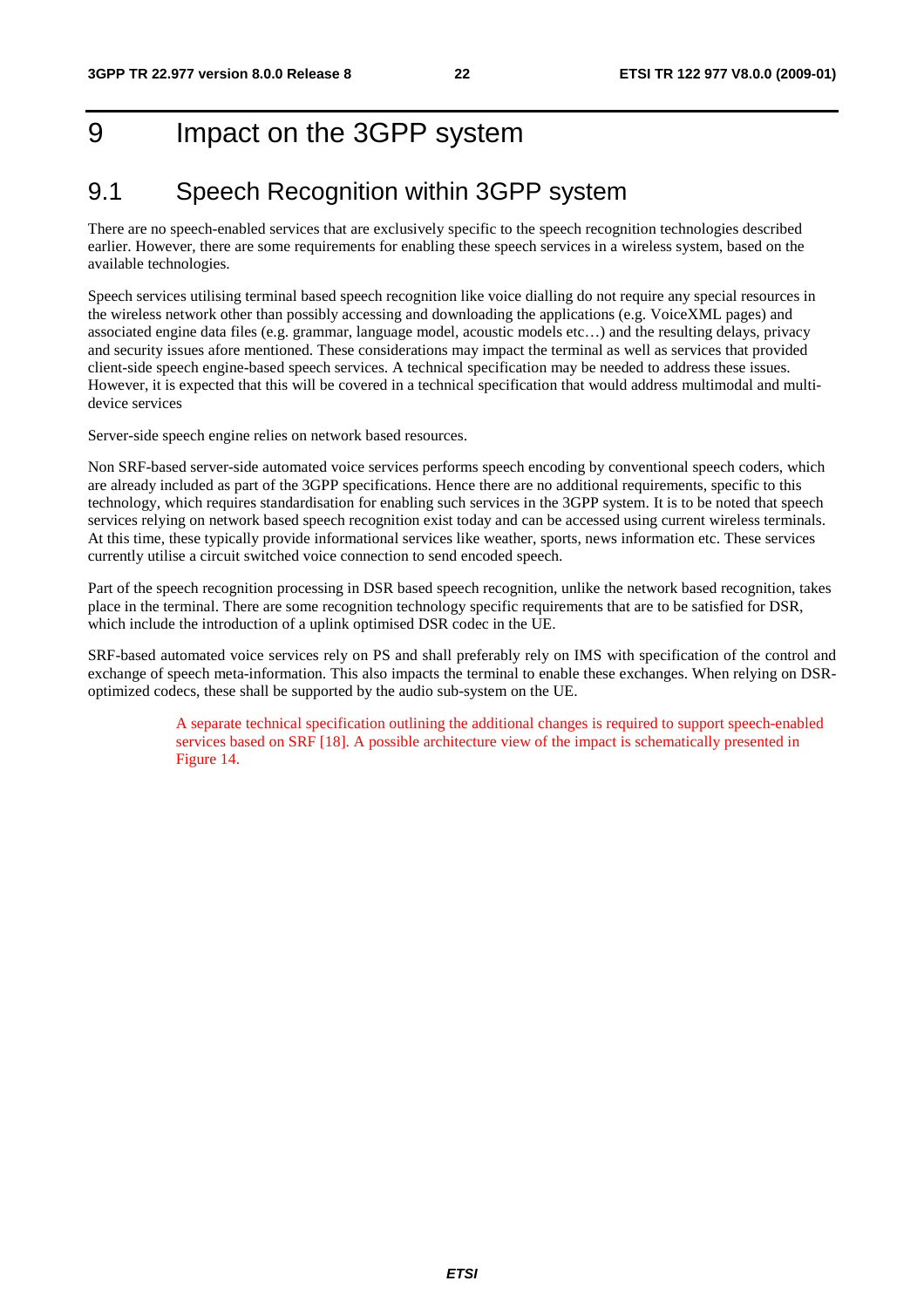

#### **Figure 14 – Possible architecture for integrating SRF framework within 3GPP protocol stack and architecture.**

# 9.2 Multimodal and Multi-device Services within 3GPP system

A separate technical specification outlining the additional changes is required to support multimodal and multi-device services. It is expected to also cover the requirements of applications with client-side speech engines.

A possible architecture that provides basic support of multimodal and multi-device services within 3GPP system is presented in Figure 15.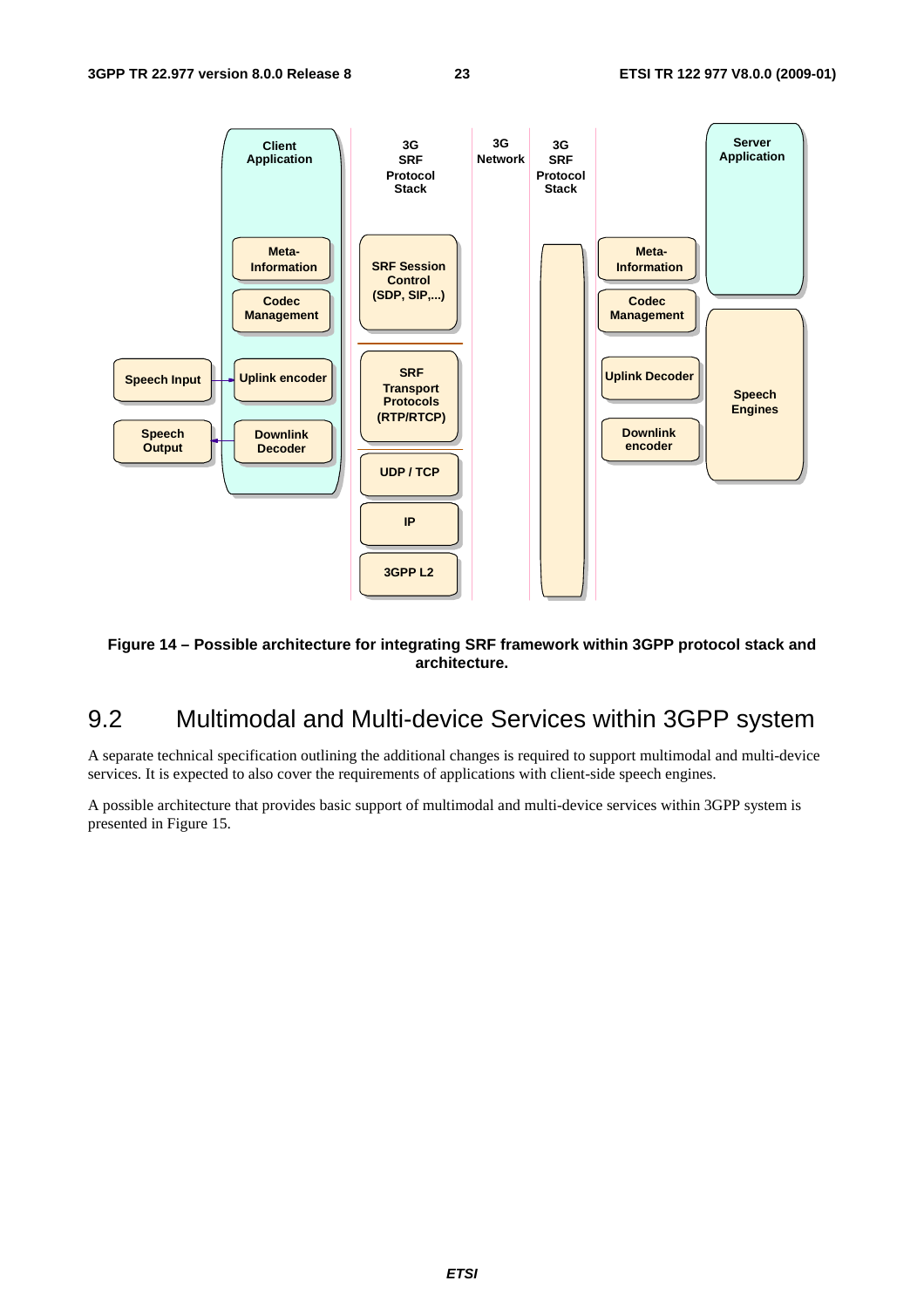

#### **Figure 15 – Possible architecture for integrating multimodal and multi-device services within 3GPP.**

MIT designates Meta-information Transport which can be exchanged on SOAP or RTP (e.g. as part of the payload or with dynamic payload switches).

MMSP designates Multi-modal Synchronization protocols

SRCP (speech engine remote control protocol) helps to remotely control the speech engines, if they are located away from a Voice browser. This protocol is addressed currently by IETF SPEECHSC working group [14].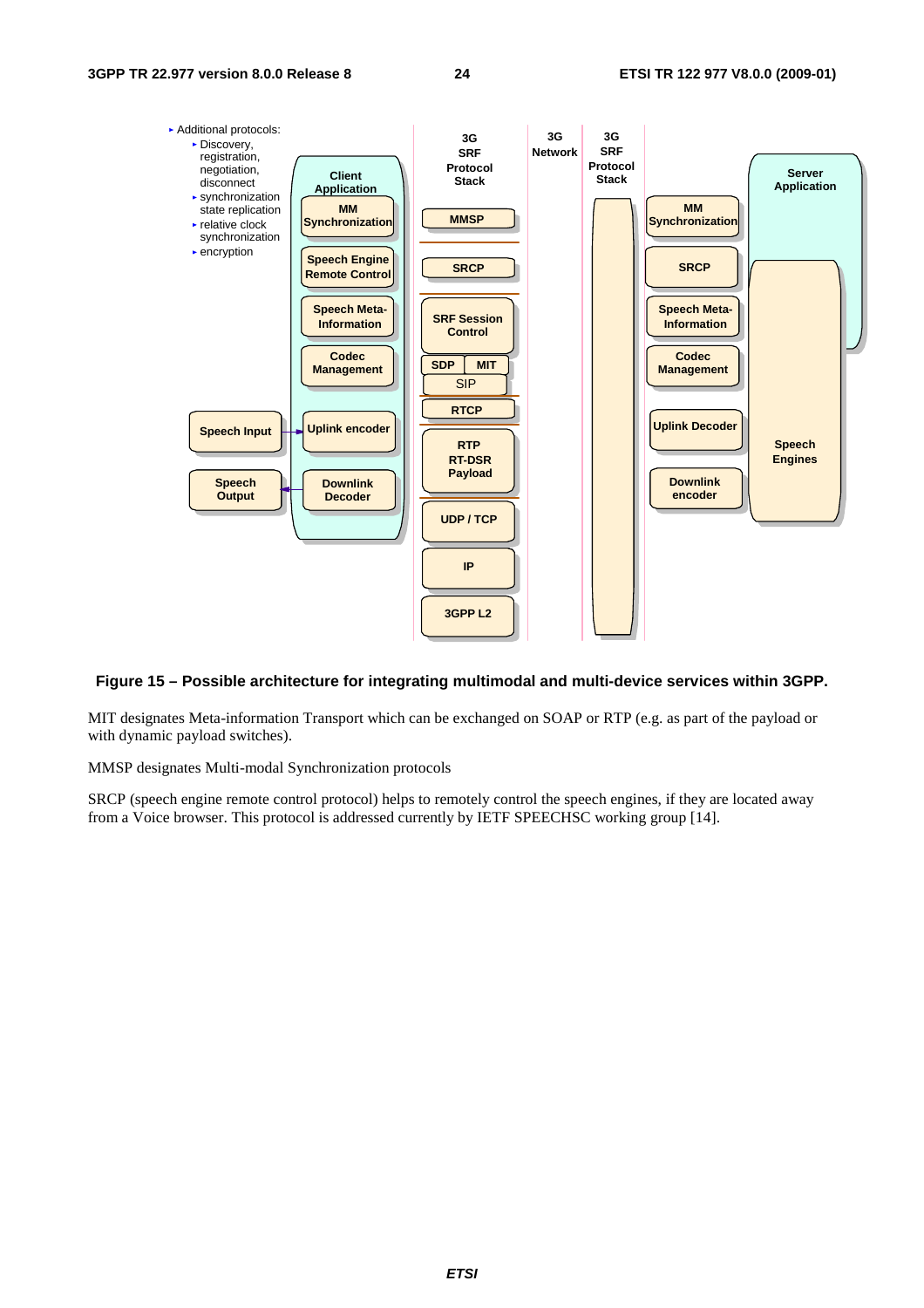# Annex A: Change history

| Date              | <b>Version</b> | Information about changes                                                         |
|-------------------|----------------|-----------------------------------------------------------------------------------|
| SA1#14            | 0.0.0          | <b>First Draft</b>                                                                |
| SA1#15            | 0.1.0          | Updated version 0.1.0                                                             |
| SA1 SES SWG       | 0.2.0          | Updated version 0.2.0                                                             |
| Sophia Antipolis  |                |                                                                                   |
| SA1 SES Victoria  | 0.3.0          | Updated version of 0.2.0                                                          |
| SA1, SES SWG      | 1.1.0          | Contribution to add multimodal and multi-device services in SES + some additional |
| Rome              |                | updates to fit the agreed upon details on SRF.                                    |
| SA1#17, SES       | 1.1.0          | Chair's update to reflect Rome SES SWG agreements: S1-021517.                     |
| <b>SA1#17 SES</b> | 1.2.0          | More detailed updates to complete and support the agreements reached at Rome SES  |
|                   |                | SWG.                                                                              |
|                   |                |                                                                                   |
|                   |                |                                                                                   |
|                   |                |                                                                                   |

| <b>Change history</b> |           |                |             |      |                |       |  |                                   |       |            |
|-----------------------|-----------|----------------|-------------|------|----------------|-------|--|-----------------------------------|-------|------------|
| TSG SA#  SA Doc.      |           | <b>SA1 Doc</b> | <b>Spec</b> | ICR. | <b>Rev Rel</b> |       |  | <b>Cat Subject/Comment</b>        | Old   | <b>New</b> |
|                       |           |                | 22.977      |      |                |       |  | Udated for presentation to SA #17 | 1.2.0 | 2.0.0      |
| SP-17                 | SP-020570 |                | 22.977      |      |                | Rel-6 |  | Presented to SA #17 for approval  | 2.0.0 | 6.0.0      |
| SP-36                 |           |                | 22.977      |      |                | Rel-7 |  | Updated to Rel-6 to Rel-7         | 6.0.0 | 7.0.0      |
| SP-42                 |           |                |             |      |                | Rel-8 |  | Updated from Rel-7 to Rel-8       | 7.0.0 | 8.0.0      |